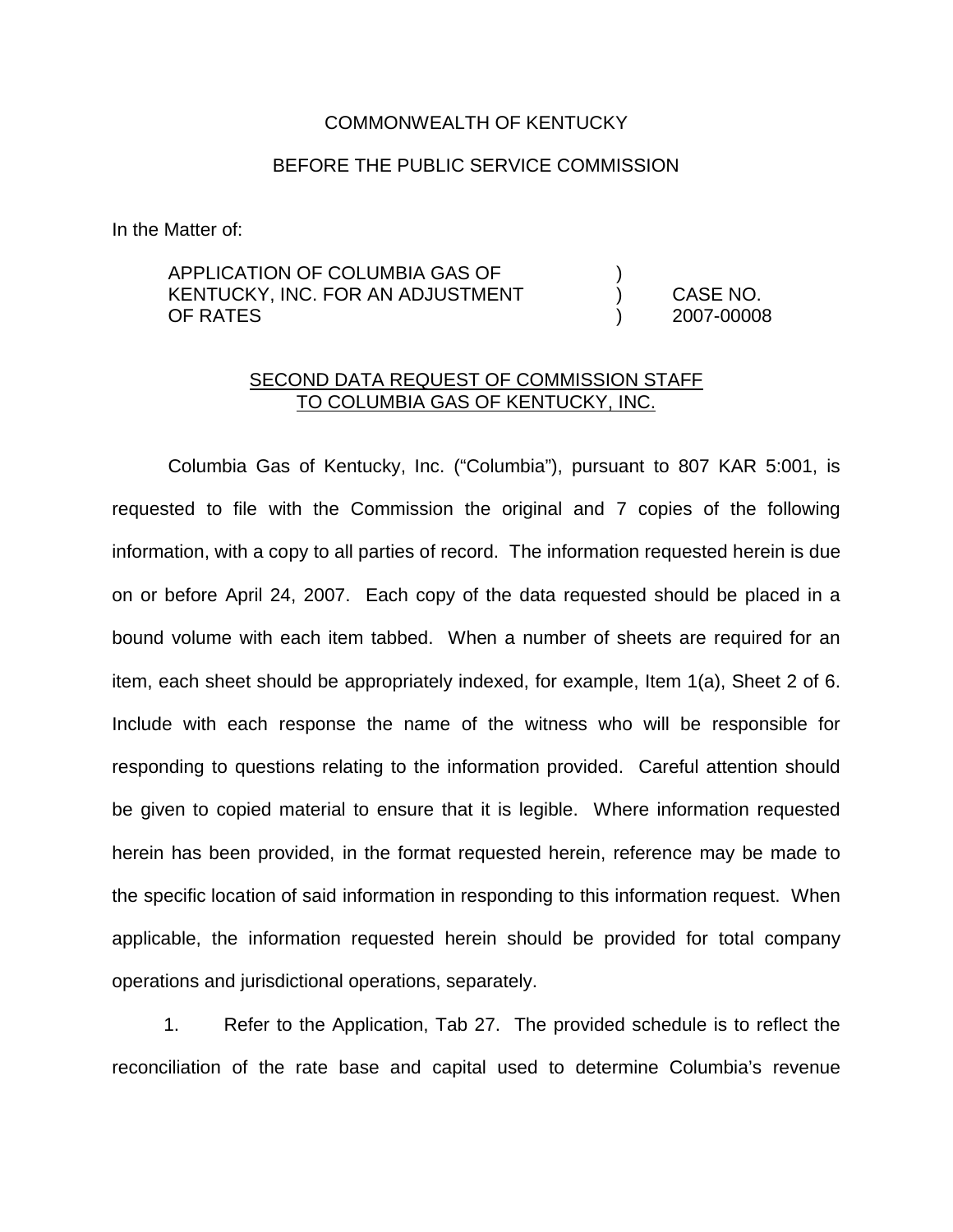requirement. However, the rate base shown on the schedule does not agree with the rate base provided in Schedule B-1 of the Application. Likewise, the capitalization does shown in Tab 27 does not agree with the capitalization provided in Schedule J-1 of the Application.

a. Explain in detail why the rate base and capital presented in Tab 27 do not agree with Schedules B-1 and J-1.

b. Provide the originally required reconciliation of rate base and capital. The reconciliation should begin with the proposed rate base, then list and identify all reconciling items, and conclude with the proposed capital.

2. Refer to the Application, Tab 28.

a. Refer to page 16. Does Columbia sell its customer accounts receivable? If yes, provide a complete description of this financing option, including when Columbia started the program, all terms and conditions related to the sale of customer accounts receivable, and who bears the risk if the sold customer accounts receivable becomes uncollectible. In addition, describe how this financing option affected Columbia's Kentucky operations during the test year.

b. For each of the account titles listed below, describe the account and the activity recorded in this account. Also indicate whether this account includes activity for Columbia's Kentucky operations and the applicable Kentucky operations balance for the account as of test-year end.

(1) Page 14, Other Accounts Receivable – Receivable – Lake Choctaw.

(2) Page 18, Prepayments – Pension Restoration Plan.

### -2- Case No. 2007-00008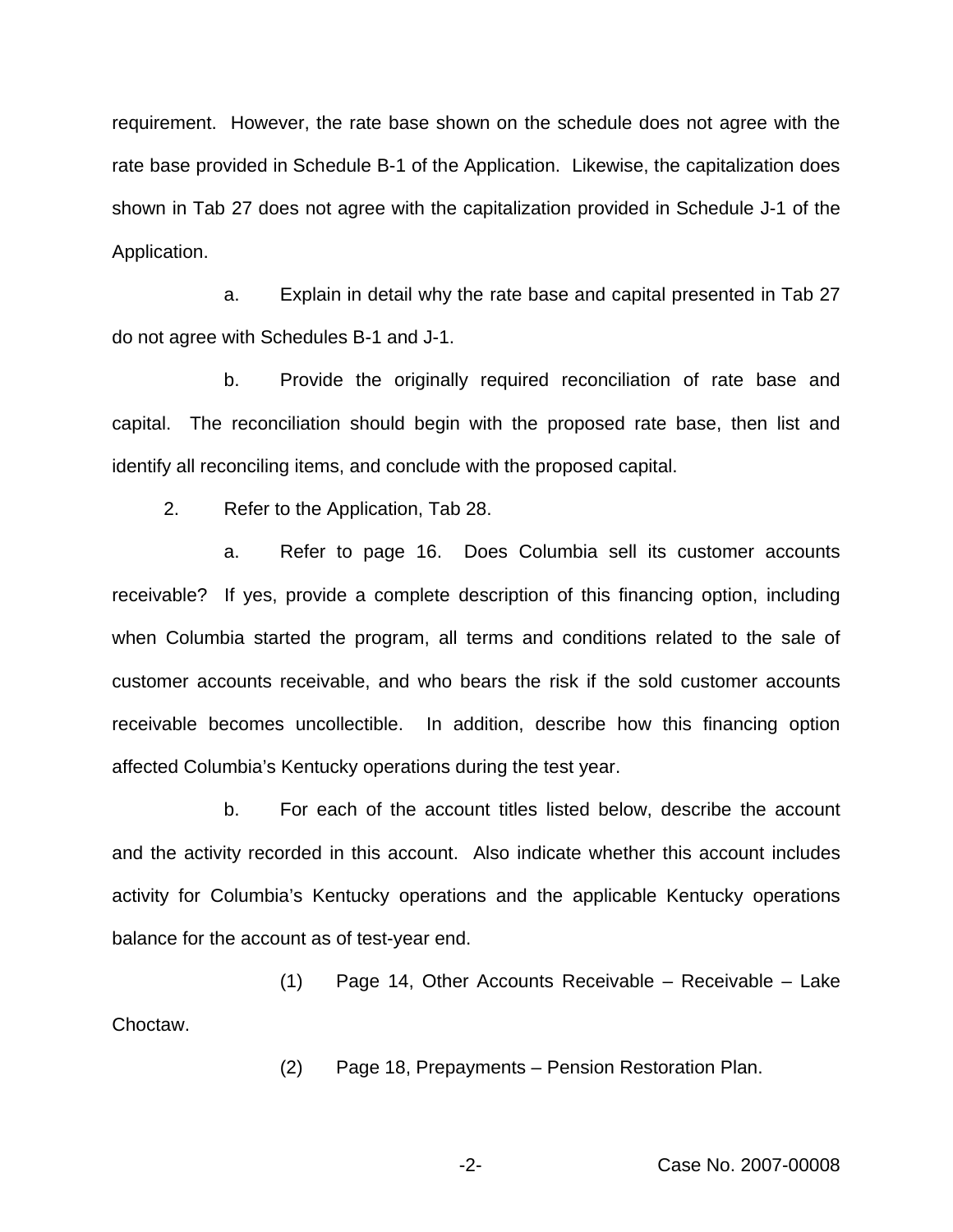(3) Page 21, Deferred Assets – Longwall Mining Project.

(4) Page 21, Other Current Regulatory Assets – Super 8 Motel.

(5) Page 56, Special Employee Severance Program – Delayering – Out Place.

(6) Page 77, A&G Expenses, Supplies/Expenses – Volunteer Activity.

(7) Page 84, A&G Expenses, Supplies/Expenses – Name Change (Expenses).

(8) Page 87, A&G Expenses, Supplies/Expenses – STRIVE.

(9) Page 87, A&G Expenses, Supplies/Expenses – Project

Phoenix.

(10) Page 96, A&G Expenses, Outside Services – Education 2000.

3. Refer to the Application, Tab 31, the Federal Energy Regulatory Commission's ("FERC") Form 2 for 2005. For each of the following items, explain the nature of the transaction represented by the entry and explain why this amount has been recorded in the particular account.

a. Page 233, Miscellaneous Deferred Debits, Civic Center Building Lease.

b. Page 234, Accumulated Deferred Income Taxes, Consolidated Rate Effect of Net Operating Loss.

c. Page 268, Miscellaneous Current and Accrued Liabilities, Accrual for Exchange Gas.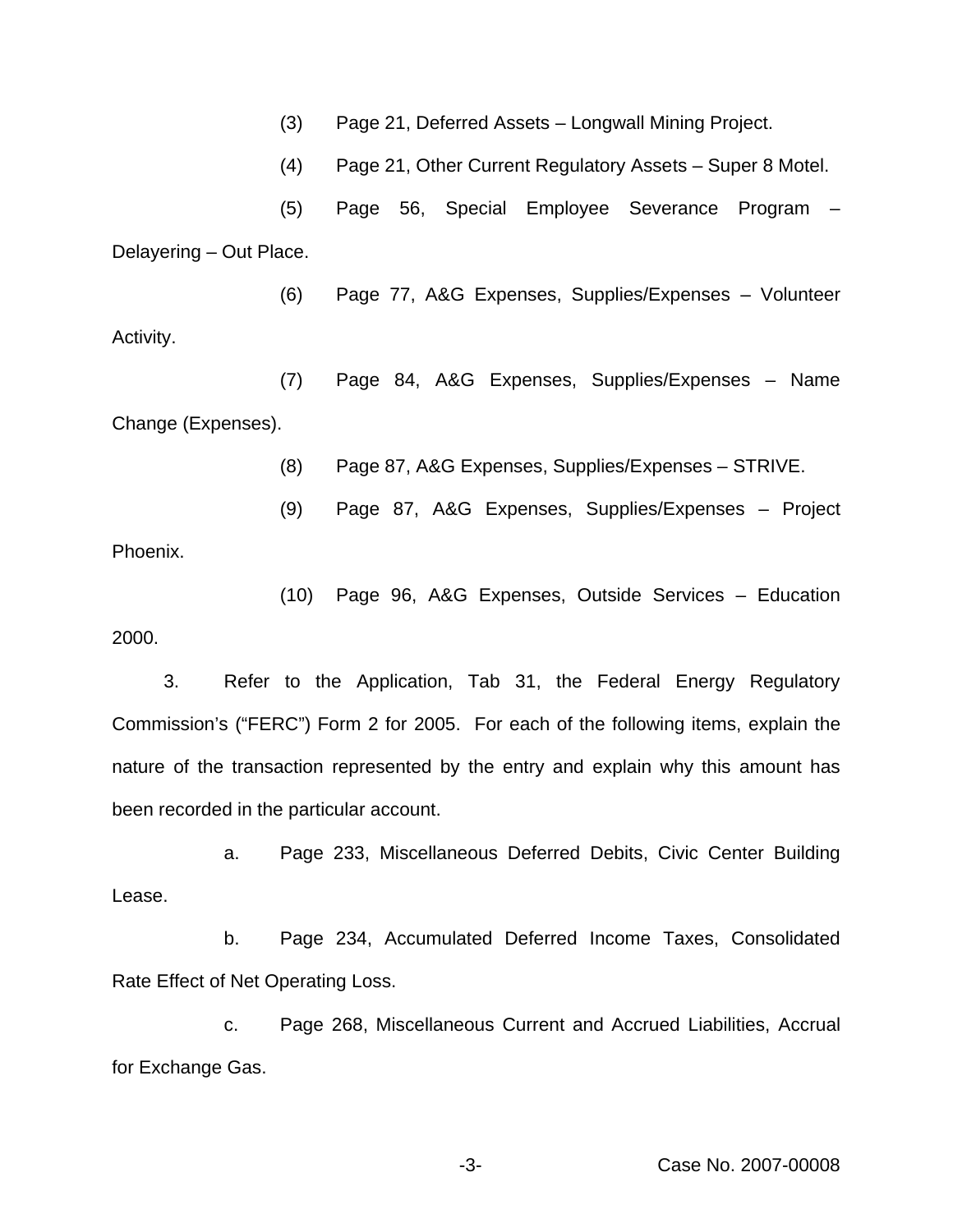d. Page 268, Miscellaneous Current and Accrued Liabilities, Accrual for Customer A/R Credit Balances.

e. Page 269, Other Deferred Credits, Civic Center Building Lease.

f. Page 269, Other Deferred Credits, Nicole Energy Reserve.

g. Page 269, Other Deferred Credits, Lake Carnico Capital Project.

4. Refer to the Application, Tab 32. Provide a schedule that compares the current and proposed depreciation rates, by account number and asset groups.

5. Refer to the Application, Tab 32, pages III-4 and III-5.

a. Identify any asset accounts where the information on these pages indicates that the asset has been fully depreciated or will be fully depreciated within 12 months of the end of the depreciation study. If the depreciation study proposes a continuing depreciation rate for an asset that is shown to be fully depreciated, explain in detail why a depreciation rate is necessary for that asset.

b. For each of the accounts listed below, explain why the net salvage value was selected, considering the data provided on the referenced pages.

(1) Account No. 375.34, Structures and Improvements – Measuring and Regulating; pages III-87 and III-88.

(2) Account No. 376, Mains, all types; pages III-92 and III-93.

(3) Account No. 378, Measuring and Regulating Station Equipment – General; pages III-94 and III-95.

(4) Account No. 379.1, Measuring and Regulating Station Equipment – City Gate; pages III-96 and III-97.

(5) Account No. 380, Services, all types; pages III-98 and III-99.

-4- Case No. 2007-00008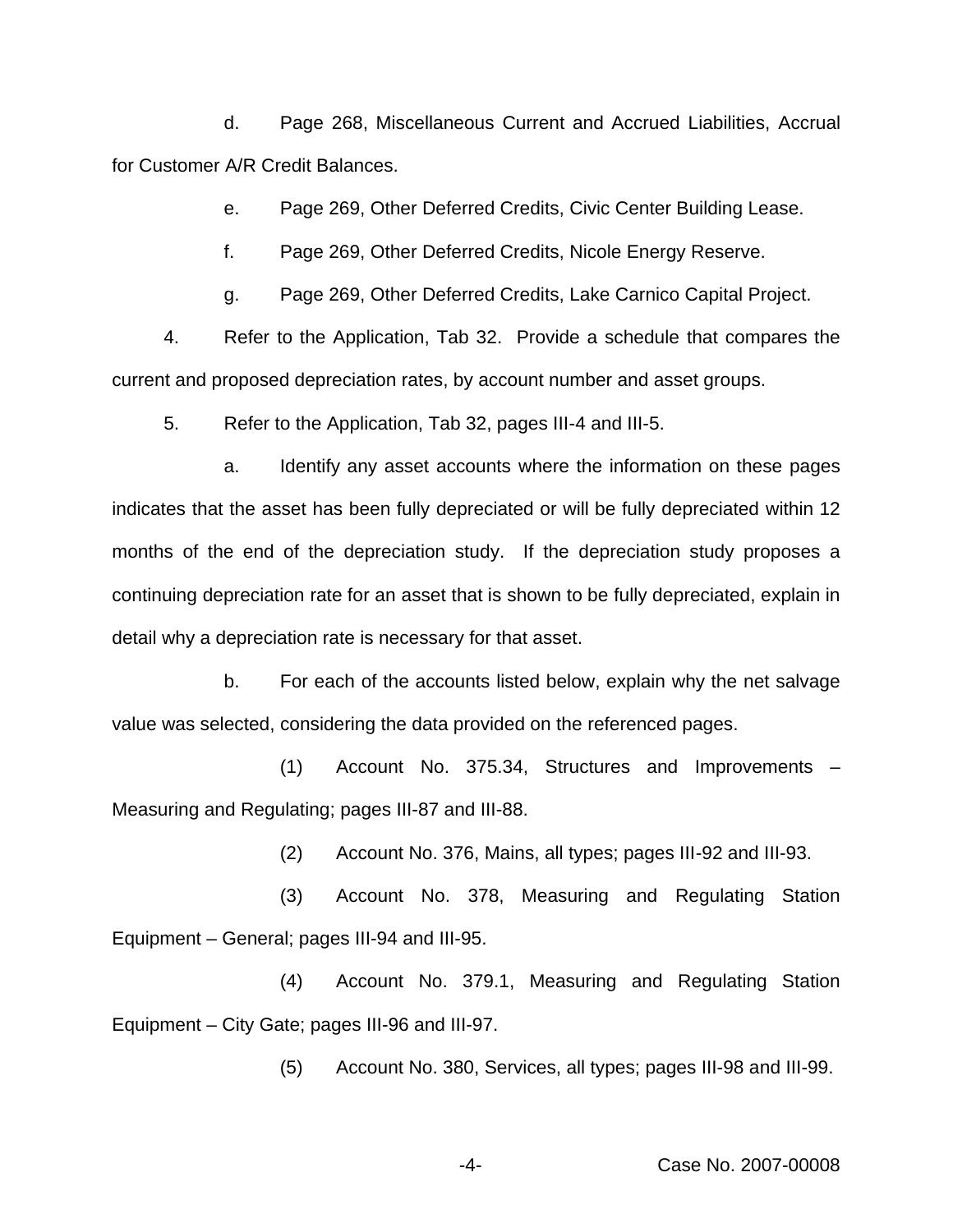(6) Account No. 381, Meters; pages III-100 and III-101.

(7) Account No. 382, Meter Installations; pages III-102 and III-103.

(8) Account No. 383, House Regulators; pages III-104 and III-105.

(9) Account No. 387.2, Other Equipment – Odorization; pages III-110 through III-113.

(10) Account No. 396, Power Operated Equipment; pages III-114 and III-115.

c. For each of the accounts listed below, explain how the specific annual accrual rate and composite remaining life values were determined from the data contained on the referenced pages. Include all calculations, assumptions, and other supporting documentation.

(1) Account No. 375.7, Other Distribution System – Other Buildings and Distribution System Structures; pages III-124 and III-125.

(2) Account No. 376, Mains, all types; pages III-128 through III-133.

(3) Account No. 380, Services, all types; pages III-137 through

III-139.

d. For each of the accounts or account categories listed below, explain how the calculated annual accrual rate was determined. Include all calculations, assumptions, and other supporting documentation.

(1) Total Account 387, Other Equipment.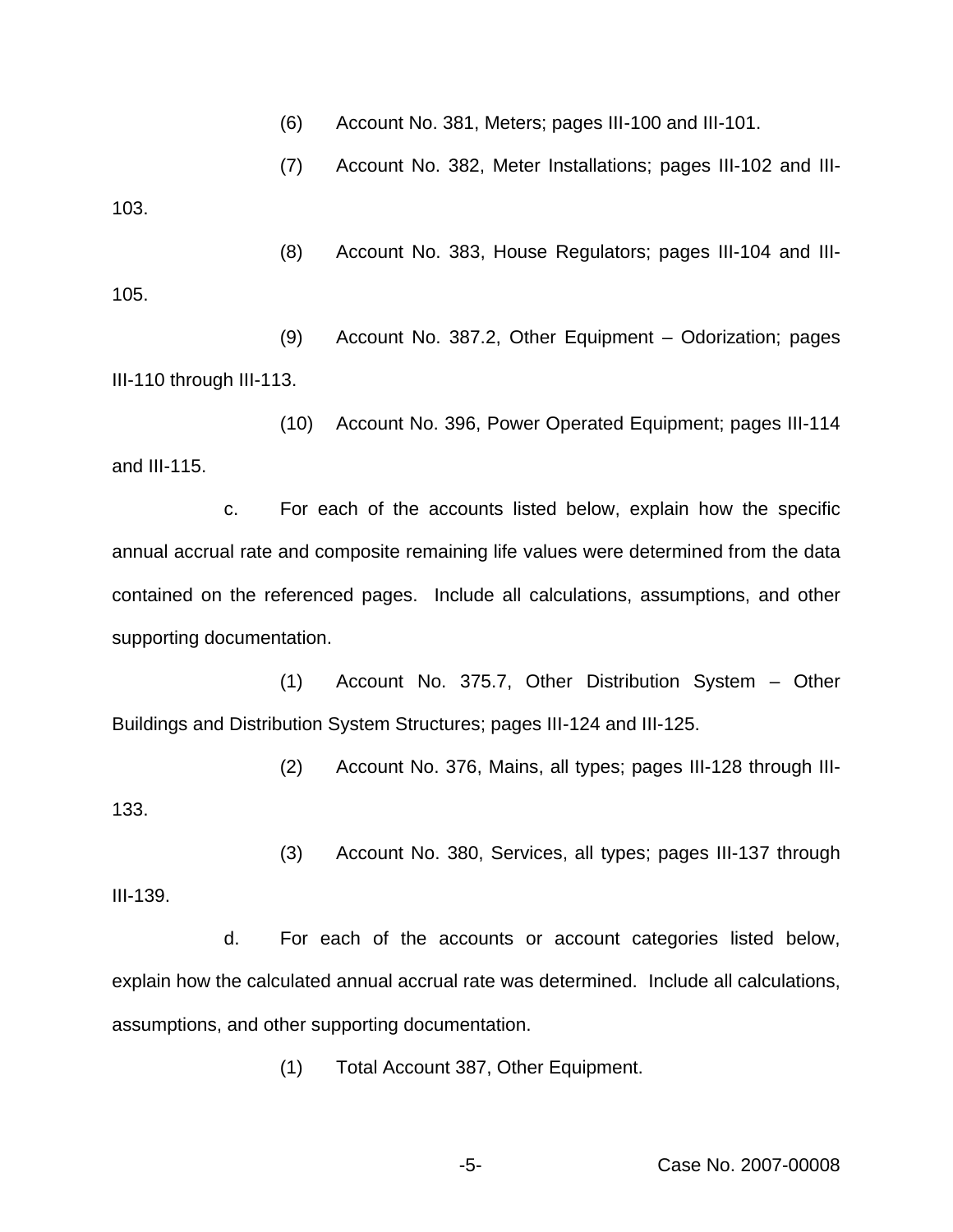- (2) Total Distribution Plant.
- (3) Total Account 394, Tools, Shop and Garage Equipment.
- (4) Total General Plant.
- (5) Total Depreciable Plant.
- 6. Refer to the Application, Tab 38.

a. Concerning costs allocated to Columbia by NiSource Corporate Services Company ("NCSC"), can costs related to NiSource, Inc.'s ("NiSource") electric operations and non-regulated, non-gas operations be allocated to Columbia's Kentucky operations? Explain the response.

b. Concerning the "Bases of Allocation" factors applied by NCSC to allocate costs, are NiSource's regulated electric and gas operations separated or combined when calculating the bases? Explain the response.

c. If the Bases of Allocation factors reflect a combination of NiSource's regulated electric and gas operations, explain why it is reasonable, from the rate-making perspective, that costs associated with NiSource's regulated electric operations should be charged to Columbia's Kentucky gas operations.

7. Refer to the Direct Testimony of Herbert A. Miller, Jr. ("Miller Testimony"), page 6. When compared to the Accelerated Main Replacement Program ("AMRP") the Commission approved for The Union Light, Heat and Power Company ("ULH&P") in January 2002,<sup>1</sup> Columbia's proposed AMRP would replace 3.6 times as many miles of

 $1$  Case No. 2001-00092, Adjustment of Gas Rates of The Union Light, Heat and Power Company, final Order dated January 31, 2002. As a result of the merger of Cinergy Corp. and Duke Energy Corporation, ULH&P is now known as Duke Energy Kentucky, Inc. ("Duke Kentucky"). The reference to Duke Kentucky will be utilized through the remainder of this data request.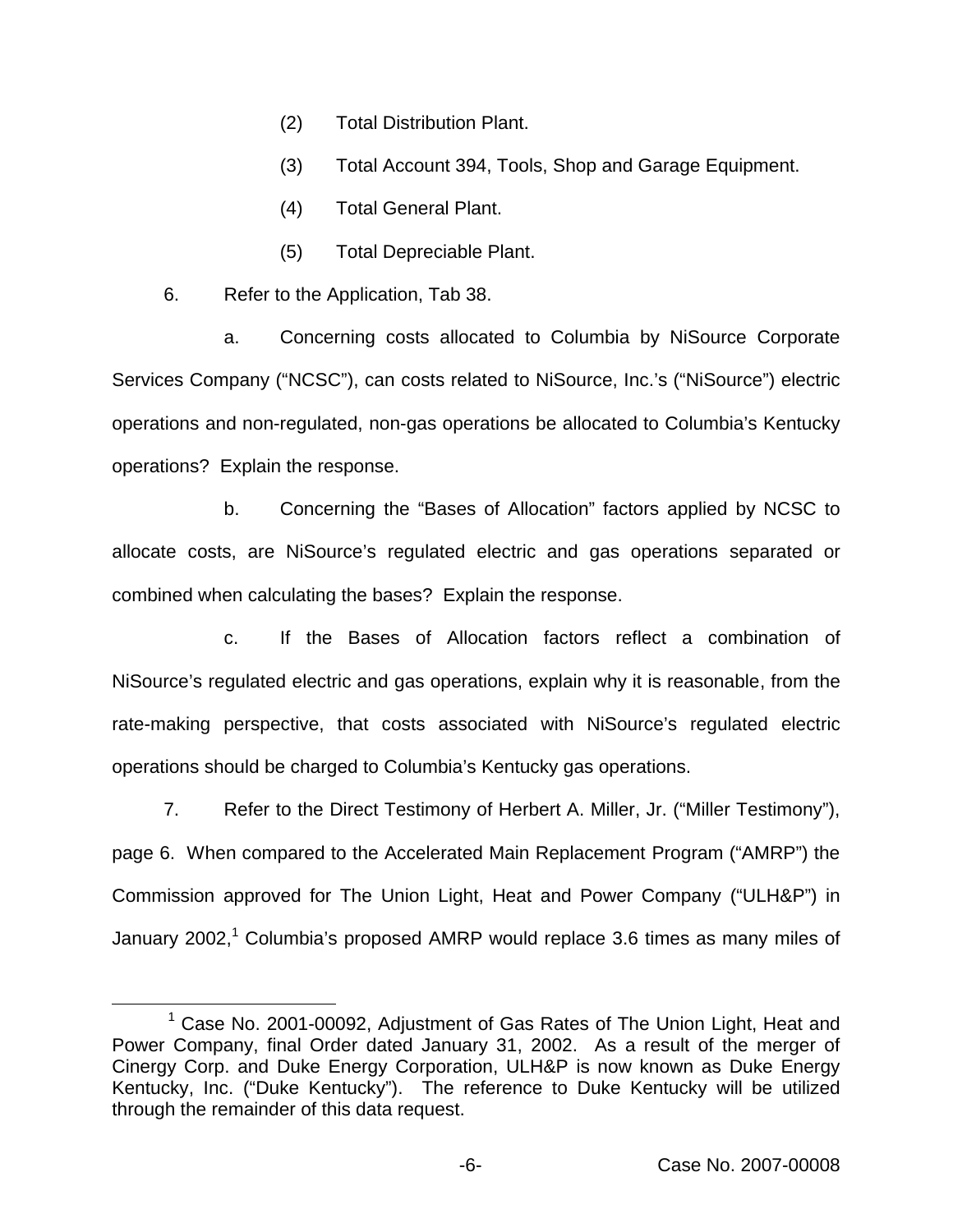pipe in just twice the time period. Explain how Columbia developed its time frame of 20 years for its AMRP.

8. Refer to the Miller Testimony, page 10.

a. What type of customers will Columbia's new employee in the New Business function attempt to attract?

b. Does Columbia have any other employees who are designated to attract new customers?

9. Provide the cost that Columbia will incur in converting its billing system from utilizing a minimum bill to a customer charge. Include all workpapers, calculations, and assumptions used to determine the conversion cost.

10. Refer to the Direct Testimony of James M. Webb ("Webb Testimony"), page 12, line 20. Concerning the replacement of bare steel ("BS") pipes since the late 1960s, the Direct Testimony of Edwin Humphries ("Humphries Testimony"), page 8, states that Columbia's current replacement is 9 miles per year.

a. What was Columbia's replacement program for BS and cast iron ("CI") prior to the Stone and Webster ("S&W") studies?

b. How many miles of BS and CI pipe have been replaced on the Columbia system since the late 1960s?

11. Columbia owns and maintains the service lines. Why is the replacement of the 15,000 BS service lines included in the proposed AMRP program? Explain the response.

12. Refer to the Webb Testimony, page 13, lines 12 and 13. Mr. Webb states that Columbia has averaged over 1,360 corrosion leaks per year over the past 5 years.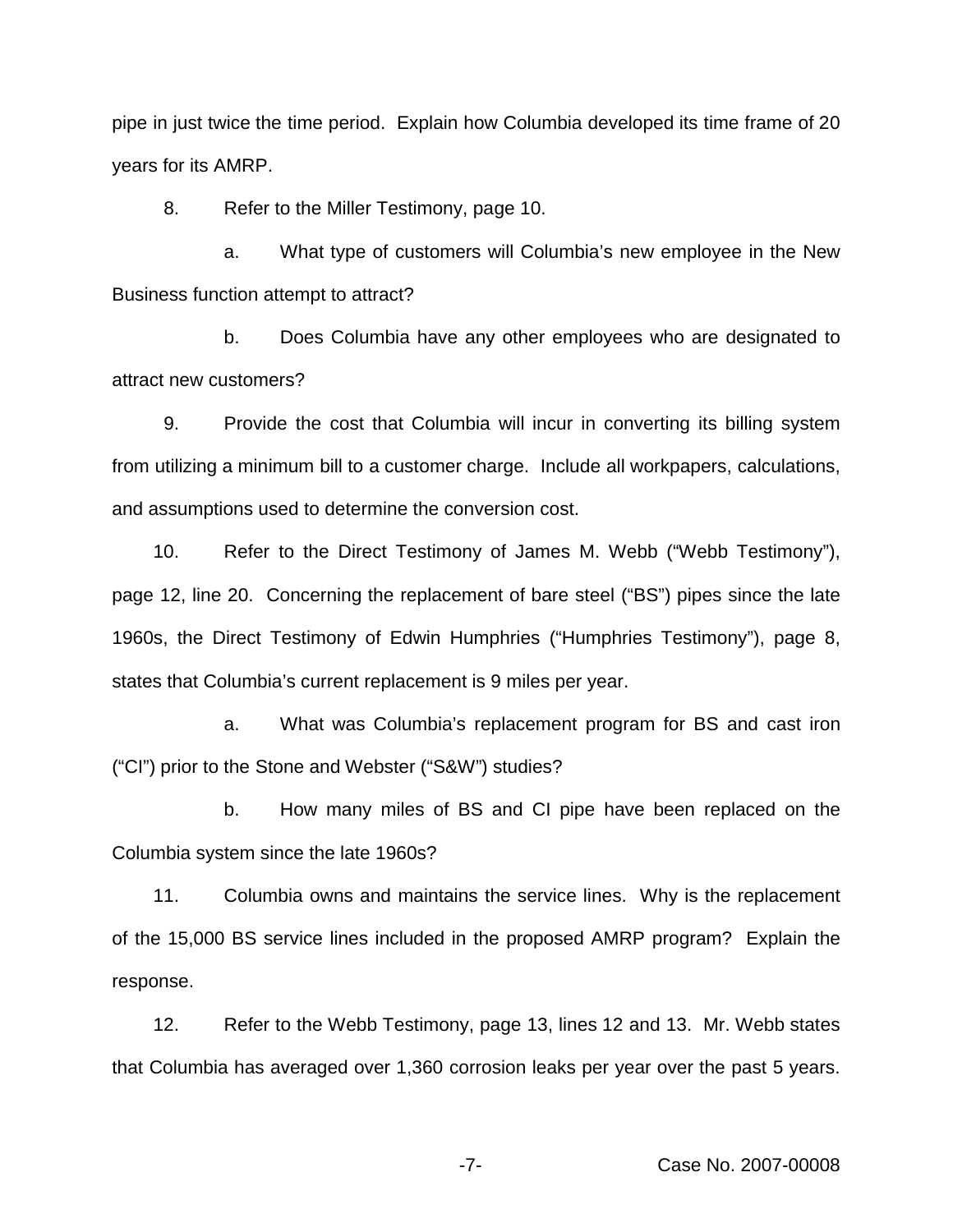However, this statement does not appear to agree with the information provided in the Humphries Testimony, Figures 2 through 5 and 7. Reconcile the differences between the statement in Mr. Webb's testimony and the data provided by Mr. Humphries. Explain in detail the differences between the information.

13. Refer to the Webb Testimony, page 15. Mr. Webb indicates that the most cost-effective method of replacement is an area-based replacement strategy.

a. Has Columbia committed itself to employing the area-based replacement strategy as part of its AMRP? Explain the response.

b. Describe the actions Columbia has undertaken to date to plan for the utilization and implementation of such an area-based replacement strategy.

c. If the Commission did not approve the proposed AMRP cost recovery mechanism, would Columbia still employ the area-based replacement strategy to replace its existing BS and CI mains? Explain the response.

14. Refer to the Webb Testimony, page 18. Provide the workpapers, calculations, and assumptions used to determine Columbia's annual investment in the AMRP would be approximately \$9.9 million.

15. Refer to the Webb Testimony, page 21, line 6. The S&W studies recommended a replacement of 27 miles of BS and CI pipe per year for 20 years. Provide the feasibility study and other criteria taken into consideration for choosing the 20-year program.

16. Refer to the Webb Testimony, page 21. Provide all calculations, workpapers, assumptions, and other documentation used to determine the cost per foot estimates Mr. Webb states at lines 21 through 23.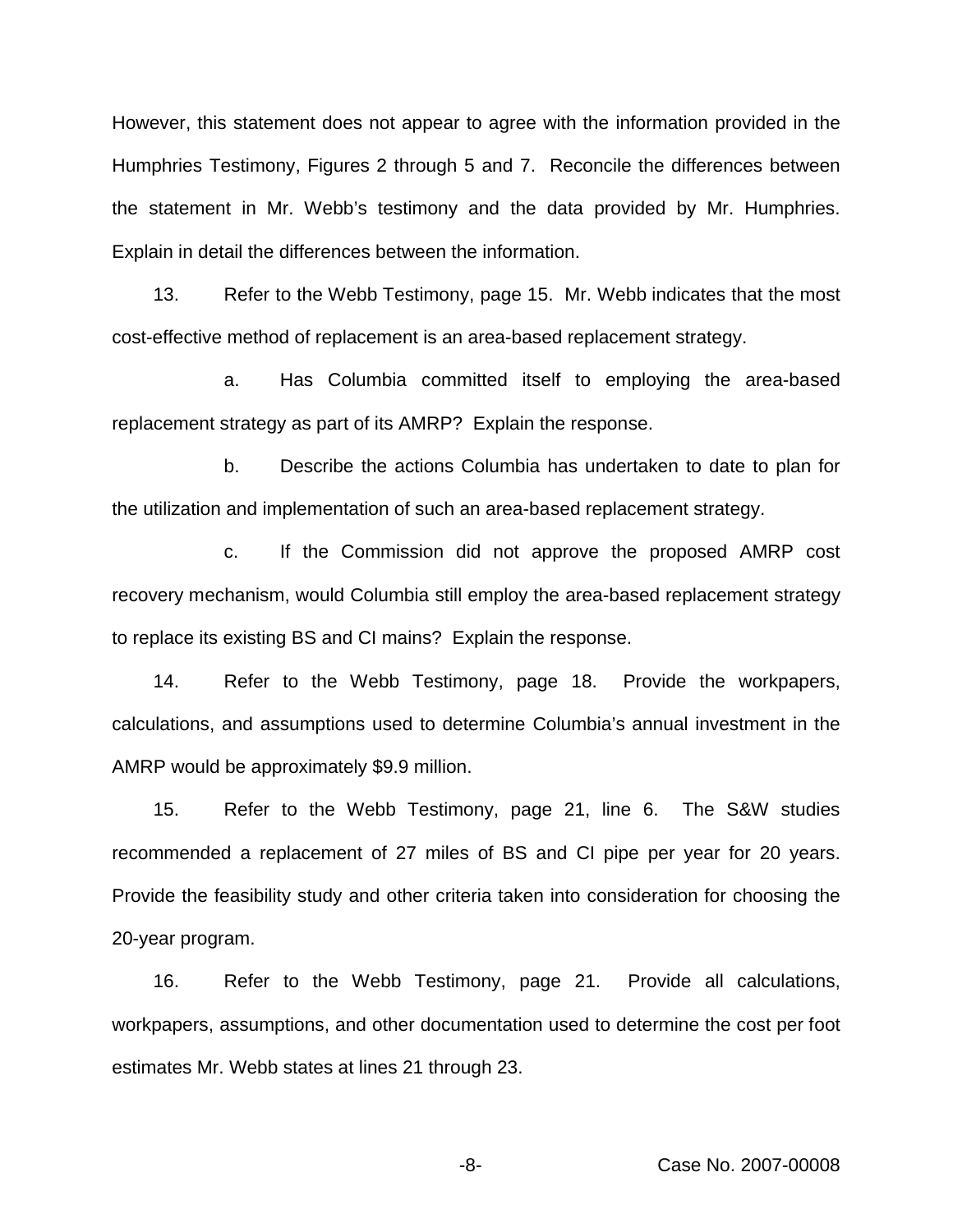17. Refer to the Webb Testimony, Exhibit 1. Indicate which components shown on the schedule titled "Columbia Gas of Kentucky Infrastructure Breakdown" would be included in the proposed AMRP.

18. Refer to the Humphries Testimony, page 4, line 80. Mr. Humphries states that 10 percent of coated steel was not cathodically protected. Explain why Columbia ignored protecting the coated steel pipes for so many years.

19. Refer to the Humphries Testimony, page 4. The data shows there were 6,018 leaks over the last 15 years.

a. What was the cost of repairing those leaks each year?

b. Explain why Columbia ignored controlling the high rate of leaks, which has been, according to the S&W study, six times higher than the cathodically protected and plastic pipes.

20. Refer to the Humphries Testimony, page 6.

a. In selecting comparison companies for the analysis, explain why the following companies were not included:

- (1) Bay State Gas Company.
- (2) Columbia Gas of Maryland, Inc.
- (3) Columbia Gas of Ohio, Inc. ("Columbia Ohio").
- (4) Columbia Gas of Pennsylvania, Inc.
- (5) Columbia Gas of Virginia, Inc.

b. Would it have been reasonable to have reviewed the data for these NiSource-affiliated distribution companies in conjunction with this analysis? Explain the response.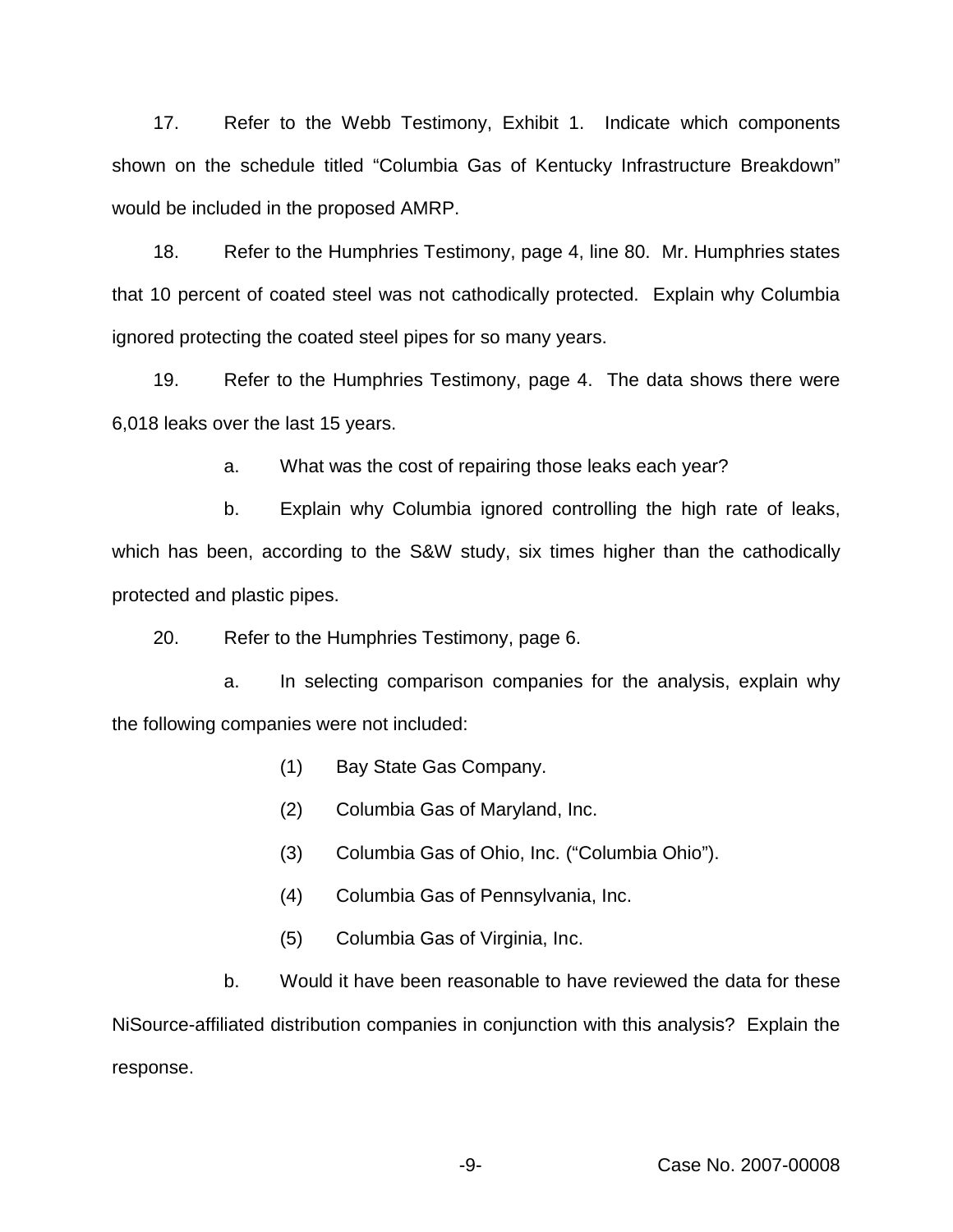21. Refer to the Humphries Testimony, page 8, lines 160 through 171. If the corrosion continues at the same rate, why does Mr. Humphries consider 20 years to be a very manageable schedule for replacement of BS and CI pipes in Columbia's distribution system?

22. Refer to the Humphries Testimony, page 8. Mr. Humphries includes a chart showing the current removal rates of selected gas companies. In proposing an AMRP, does accelerated mean a specific number of years or simply replacing the mains at a faster rate than previously experienced? Explain the response.

23. Is S&W providing regression analysis for replacing BS and CI mains and BS service lines? If yes, explain how it is going to be implemented in the proposed program.

24. Will Columbia establish bid documents for the annual main replacement plan? Explain the response.

25. Refer to the Humphries Testimony, Figure 3. Figure 3 shows there are a substantial number of leaks, excluding third party and corrosion. Explain the types of these leaks and whether Columbia has any program to control and reduce them.

26. Refer to the Humphries Testimony, Figure 7. Figure 7 shows the leaks in some service areas in Frankfort and Lexington are much higher than the average in Columbia's system. Provide the program that shows a priority replacement to sections of BS and CI pipes due to the severity of historic leaks.

27. Refer to the Humphries Testimony, Figures 1 and 3 through 9. Several of the black and white versions of the graphs are difficult to read and evaluate. Provide color copies of all graphs presented in these figures.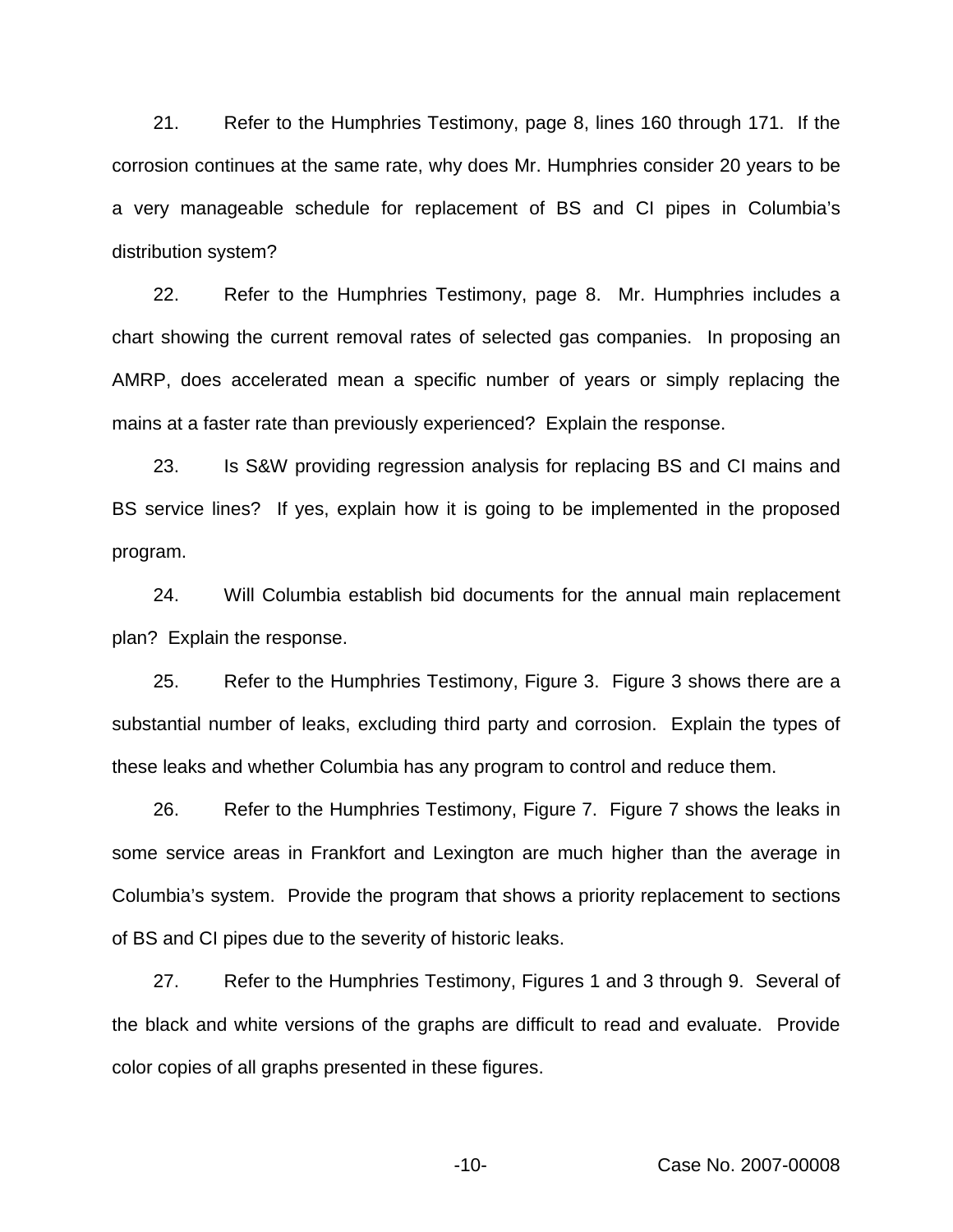28. Provide maps showing the locations of BS and CI pipes, if available. If maps are not available, when could Columbia provide the maps?

29. Refer to the Direct Testimony of Judy M. Cooper ("Cooper Testimony"), page 6 and Attachment JMC-1.

a. For clarification, is one hour the average time it takes an employee to reconnect a customer?

b. Provide, in detail, what is included in "overheads" in both the reconnect fee and the returned check fee calculation.

c. Explain why Columbia decided to round down to the nearest \$5 increment rather than rounding up.

d. Columbia states that it applied a "behavioral factor" of 75 percent to its calculation of the increase in revenue that it expects to receive from the reconnect fee and the returned check fee. Explain how Columbia developed the behavioral factor.

e. Has Columbia previously proposed a behavioral factor? If yes, provide the case number.

f. Provide the charge that Columbia incurs when a deposited check is returned.

30. Refer to the Cooper Testimony, page 7. Provide the number of customers that subscribe to the Banking and Balancing service.

31. Refer to the Cooper Testimony, page 8. Columbia is proposing to change the cash-out provision in order to tie the cash-out price to an index. Explain why any sales by Columbia to the customer under this tariff are charged at 120 percent of the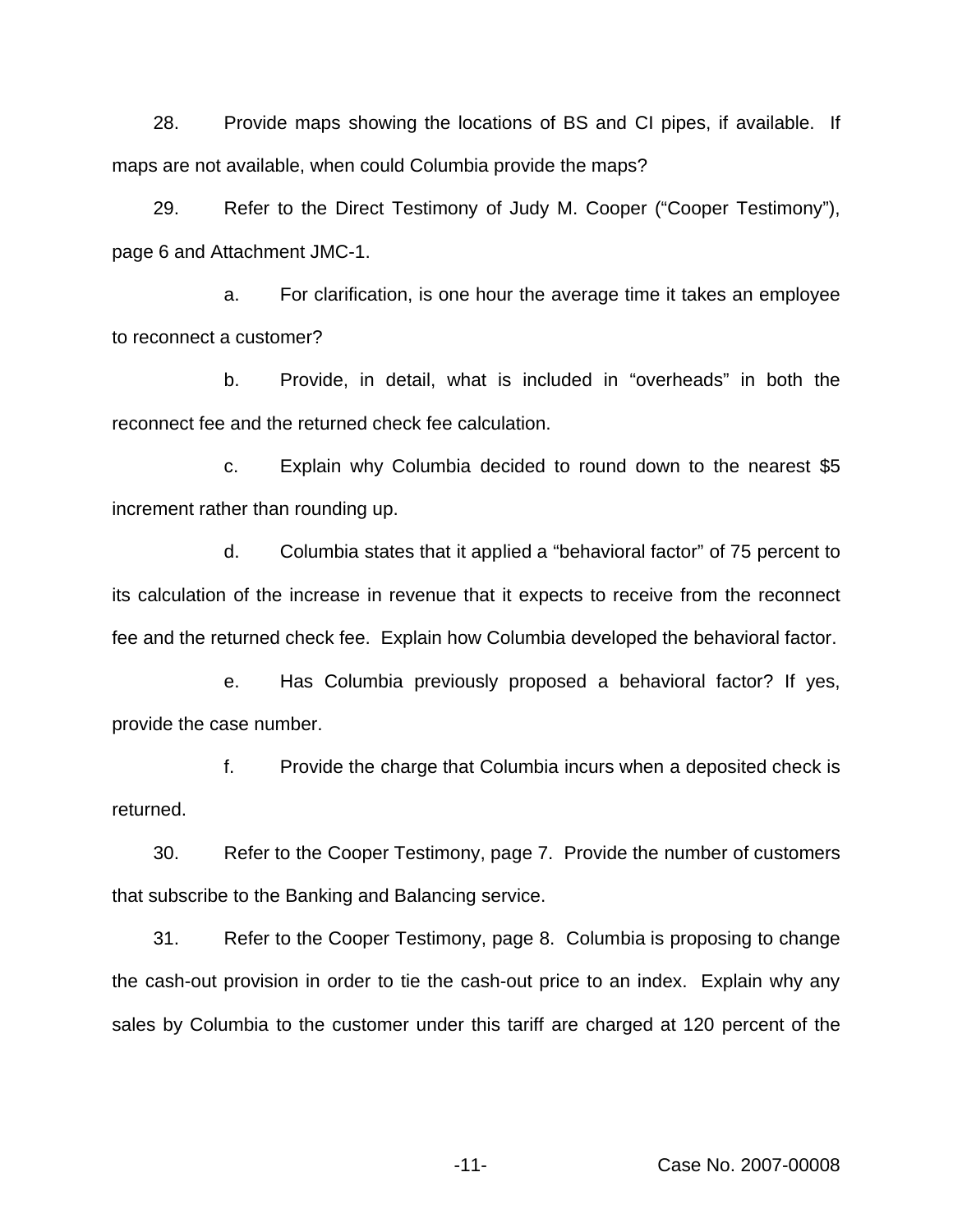index, while any purchases by Columbia from the customer are only paid at 80 percent of the index.

32. Refer to the Cooper Testimony, page 10. Will the customers participating in the Choice Program benefit from the AMRP? If yes, will they share the costs of the program and how?

33. Refer to the Cooper Testimony, pages 11 through 16.

a. Columbia proposes to submit its annual AMRP Rider filing on or about March 1 to be effective with bills rendered in its June billing cycle. Was Columbia aware that in the Duke Kentucky AMRP, the Commission reserved the option of extending the review period, and generally has not approved the change in the Duke Kentucky AMRP Rider until the end of August?

b. Provide examples of the AMRP filing formats Columbia would propose utilizing for its annual AMRP Rider filing.

c. Was Columbia aware that in Duke Kentucky's AMRP Rider the Commission approved the mechanism for an initial 3-year period and required that, if Duke Kentucky wished to continue the AMRP Rider, it needed to file a general rate case application to "roll-in" the Rider and to justify the continuation of the AMRP Rider?

d. Would Columbia be opposed to a similar process of having approval for an initial period of years, with a roll-in of the Rider, and a justification of continuing the AMRP Rider as part of a future general rate case? Explain the response.

e. Explain why the monthly charge resulting from the AMRP Rider should be a per-customer charge rather than a volumetric-based charge.

34. Refer to the Cooper Testimony, pages 17 through 19.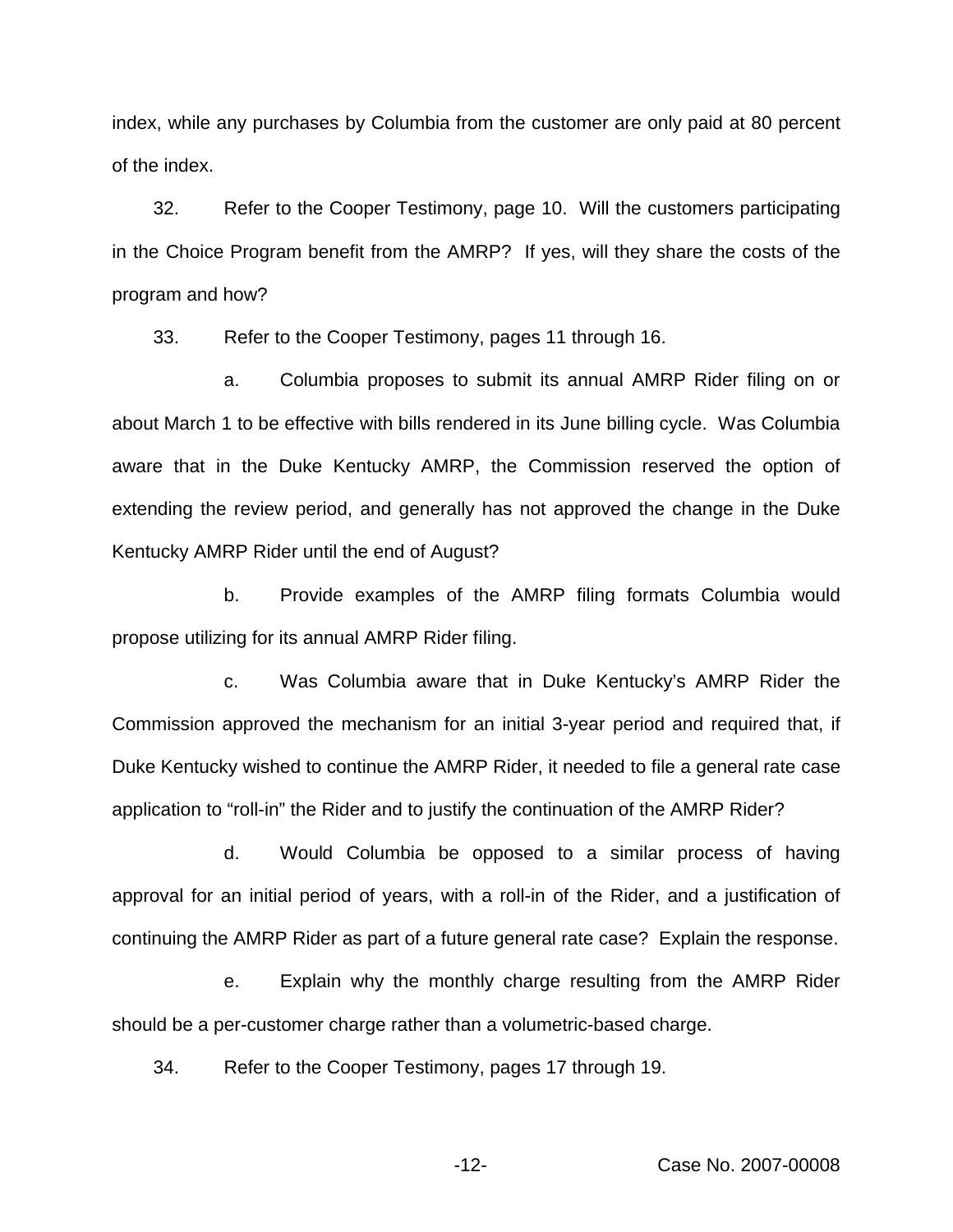a. Explain further how capitalizing interest after plant is placed in service and deferring depreciation expense and property taxes related to that plant will convince customers to attach to Columbia's system.

b. As envisioned in Columbia's proposed Post In-Service Carrying Charges ("PISCC"), define what constitutes a new business project.

c. Provide a detailed description of Columbia Ohio's PISCC. Include when the PISCC was approved, the goals of the program, and why Columbia Ohio believed the program was necessary. If one of the goals of the Columbia Ohio PISCC was to have an improved growth in the number of customers, provide an analysis of the success of the Columbia Ohio PISCC in achieving that goal.

d. As described in the testimony, the proposed PISCC appears to be an attempt to reduce the regulatory lag experienced when a utility places plant in service between general rate cases.

(1) Does Columbia agree with this view? Explain the response.

(2) If this view is correct, explain how this program results in improved growth in the number of customers.

35. Refer to the Direct Testimony of Kelly Humrichouse ("Humrichouse Testimony"), page 11.

a. Did the anticipated wage rate increase of 3.5 percent become effective on March 1, 2007? Explain the response.

b. Describe Columbia's incentive compensation program. Include copies of program descriptions provided to employees and a detailed description of the goals and performance criteria utilized.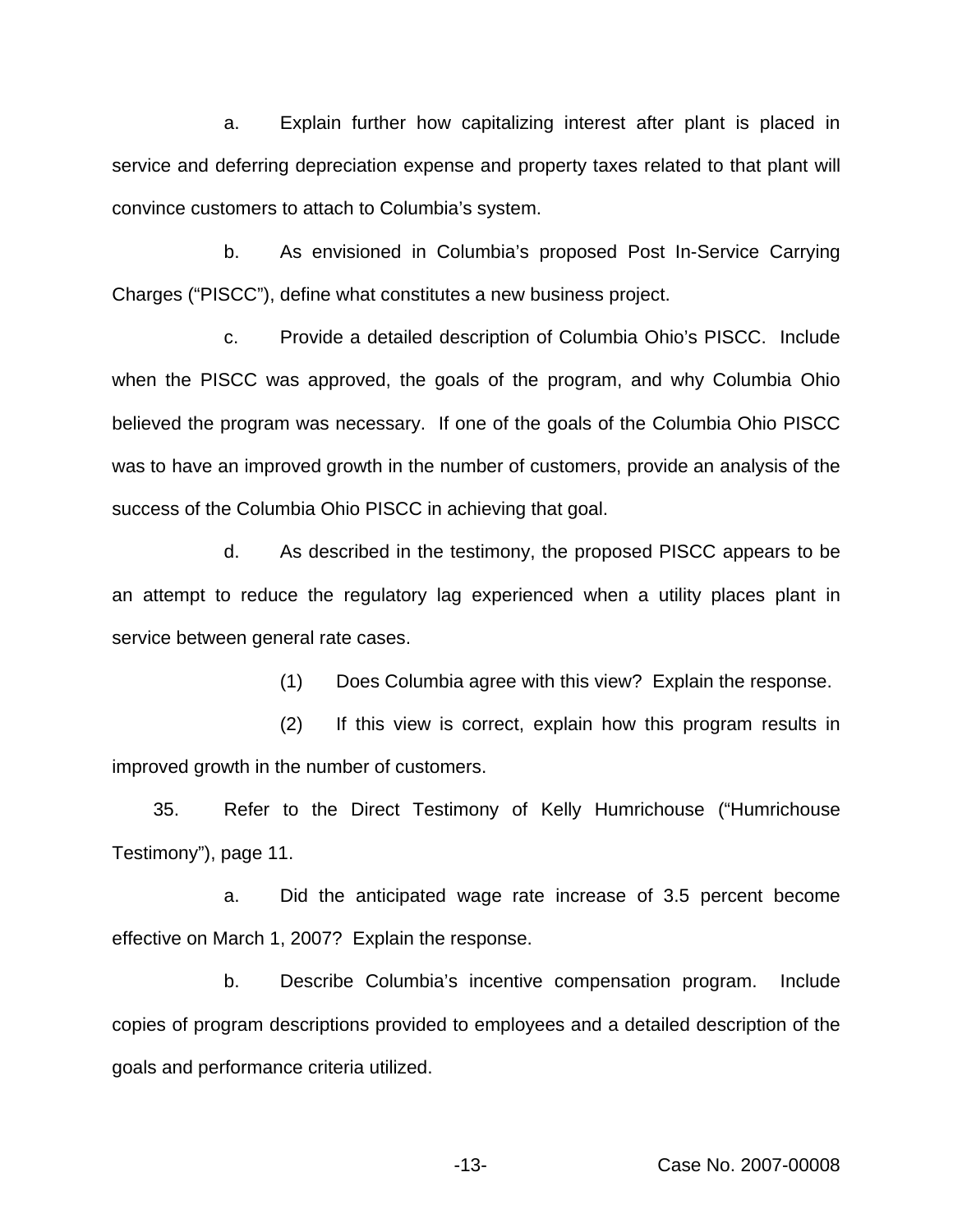36. Refer to the Humrichouse Testimony, page 13. Describe what is meant by references to the "IBM contract" and explain the impact this contract will have on the operations at Columbia.

37. Refer to the Direct Testimony of Paul R. Moul ("Moul Testimony"), page 13.

a. Provide copies of the pages from *The Value Line Investment Survey* from which the Gas Group was chosen.

b. For each of the gas companies followed by *Value Line*, list the reason for rejection for each of the gas companies not selected as part of the Gas Group.

38. Refer to the Moul Testimony, pages 18 through 22 and Attachment PRM-5.

a. Was Mr. Moul aware that when utilizing a historic test year, the Commission has normally used the test-year-end balances for the components of capitalization, including short-term debt? Explain the response.

b. Recalculate Attachment PRM-5 reflecting the test-year-end balance for Columbia's short-term debt.

c. Mr. Moul has reflected a post-test-year adjustment to long-term debt to recognize a November 2006 debt issuance. Did Mr. Moul review previous Commission decisions to determine if his pro forma treatment was consistent with the approach normally followed by the Commission for such adjustments? Explain the response.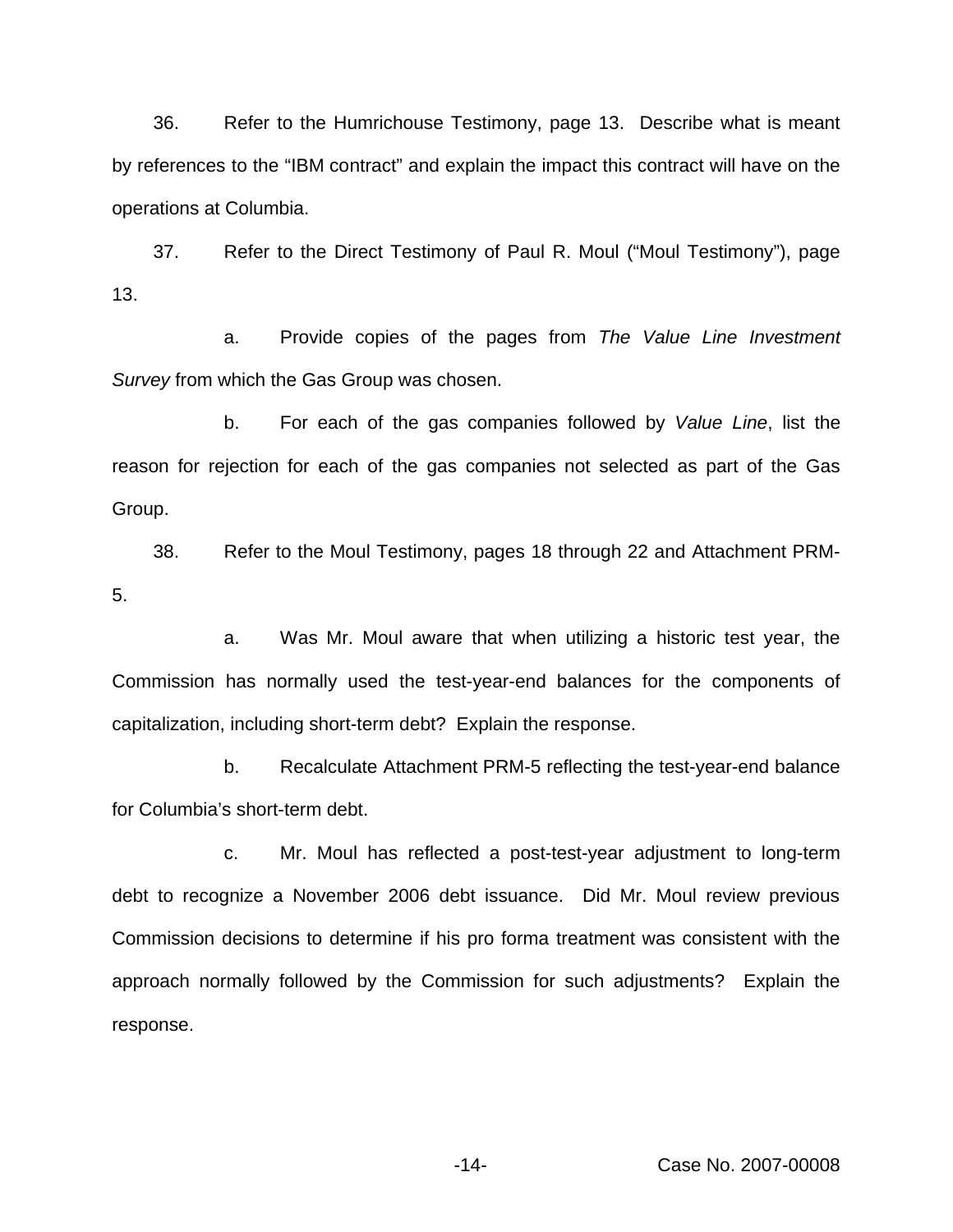d. Was the capital structure proposed for Columbia in its last general rate case, Case No. 2002-00145, $^2$  based on the capital structure of Columbia Energy Group ("CEG")? Explain the response.

39. Refer to the Moul Testimony, page 22, and Attachment PRM-6.

a. Explain in detail why it was reasonable to price the hypothetical amount of debt at the rate paid for the November 2006 new debt issue.

b. Explain why this additional block of debt was not priced at the overall weighted average cost of all long-term debt.

c. Explain in detail why the pro forma weighted average cost of longterm debt could not have been applied to debt balance rather than including a hypothetical amount of long-term debt.

40. Refer to the Moul Testimony, page 33 and Attachment PRM-9. Provide the underlying data by company for each bar in the graph.

41. Refer to the Moul Testimony, pages 43-46. Provide an explanation of why a 20 basis point adjustment was made to the risk premium to account for differences between the Gas Group and Standard & Poor's Public Utilities (RP = 5.00%), but a similar adjustment is not warranted for the return  $(i = 6.25\%)$ .

42. Refer to the Moul Testimony, pages 48.

a. Provide copies of industry literature commonly available to investors, such as Ibbotsons, which prescribes how and why Betas need to be

 $2$  Case No. 2002-00145, Adjustment of Gas Rates of Columbia Gas of Kentucky, Inc.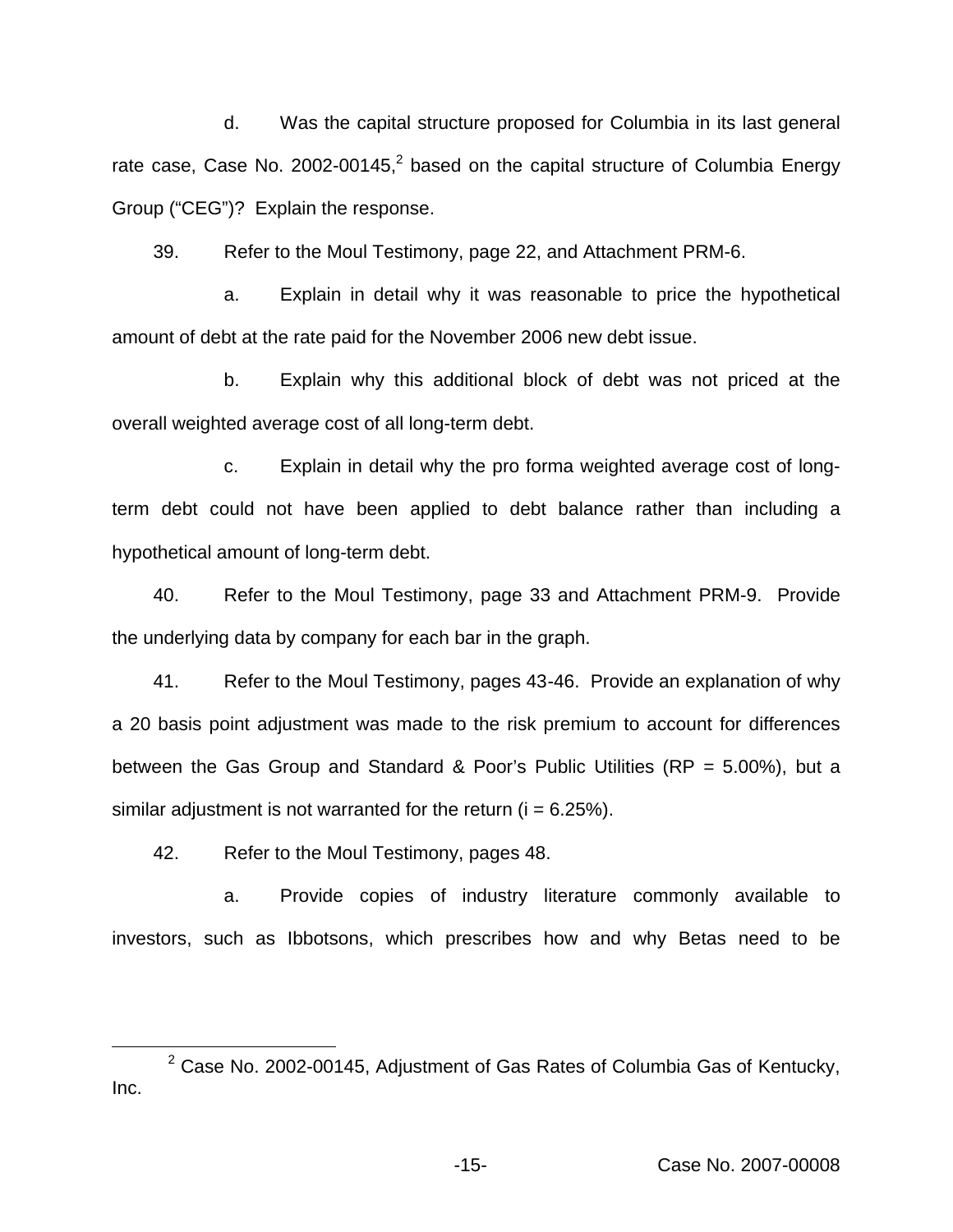unleveraged and then re-leveraged for use in the Capital Asset Pricing Model ("CAPM") analyses.

b. Provide the source data with references and calculations supporting a leveraged Beta equal to one.

43. Refer to the Moul Testimony, page 49. Should the reference to Attachment PRM-11 on line 11 read Attachment PRM-13?

44. Refer to the Moul Testimony, page 49 and Appendix I, page I-4. There appears to be a discrepancy between the correct number used for the risk free rate, i.e. 5.25 percent and 5.50 percent. Which is the correct risk free rate used in the CAPM calculations?

45. Refer to the Moul Testimony, page 50 and 51. Provide additional explanation and documentation which proscribes a size adjustment of 102 basis points for mid-cap companies.

46. Refer to the Moul Testimony, Appendix F, Flotation Costs.

a. Provide an explanation of how firms operating in non-regulated competitive markets treat and recover flotation costs when the firm raises additional capital through the equity markets.

b. Similarly, provide an explanation of whether this treatment is different when bonds, rather than equity, are issued.

c. Provide a step-by-step description of how Columbia acquires additional capital through its parent, beginning with how the parent acquires capital.

47. Refer to the Moul Testimony, Attachment PRM-12, page 2 of 2. Provide an explanation of why using either the various range median values or the average of

-16- Case No. 2007-00008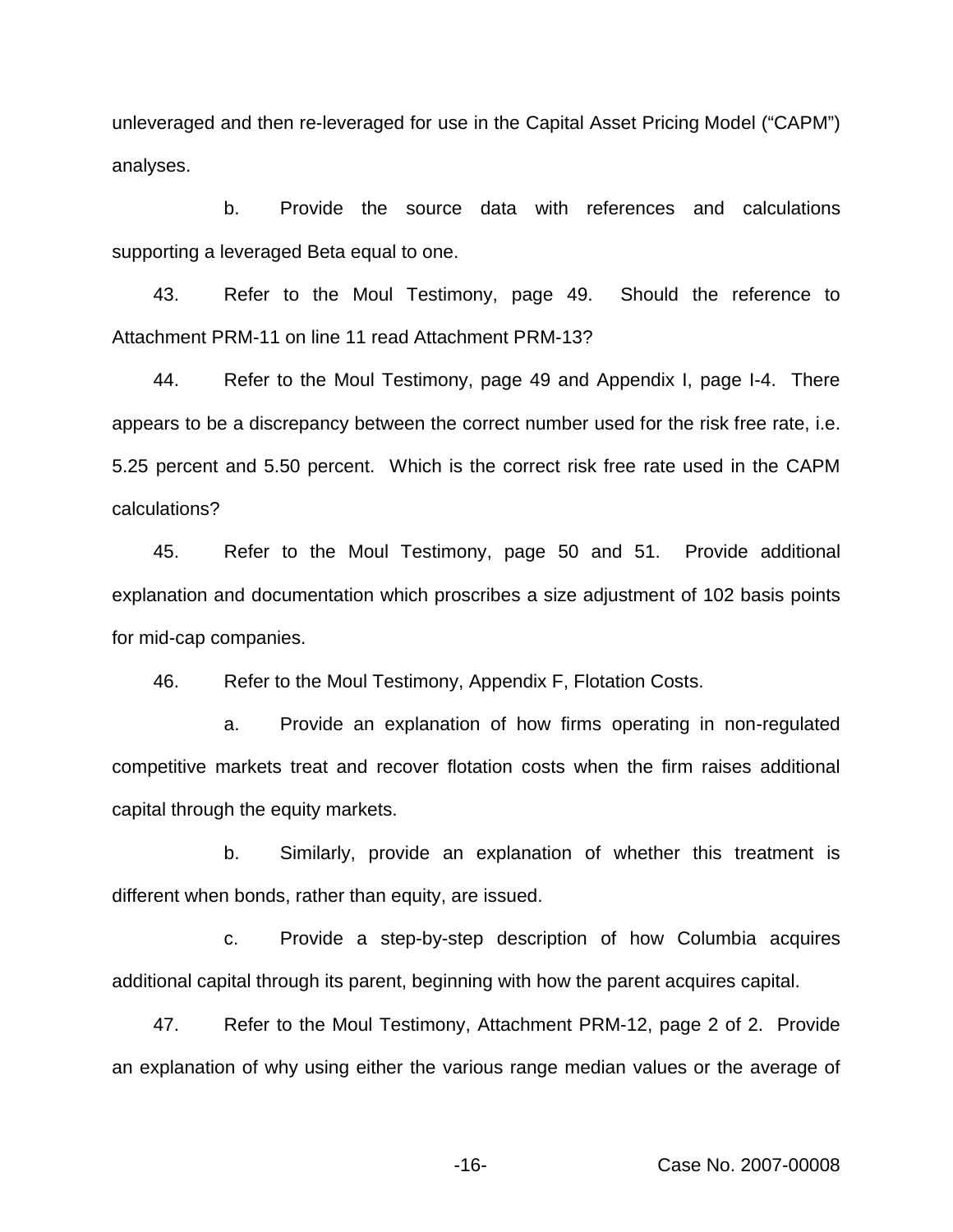the geometric mean and median values to obtain a midpoint estimate provides a meaningful calculation of risk differentials.

48. Did Mr. Moul take into consideration Columbia's proposals to establish an AMRP mechanism and a PISCC program when developing his recommendations on the cost of equity? Explain the response, including a discussion on the importance either program would have on Columbia's level of risk.

49. Refer to the Direct Testimony of Mark P. Balmert ("Balmert Testimony"), page 10. For all schedules based on the 20-year normalized weather data provided by Mr. Gresham, provide revised versions which include sales volumes based on 25-year and 30-year normalized weather data.

50. Refer to the Direct Testimony of Ronald D. Gibbons ("Gibbons Testimony"), page 10. Columbia states that it applied the largest increase to the GSR/GRT class in order to help reduce the subsidy shown by the cost-of-service study. Columbia further explains that it did not apply the full increase indicated by the cost-ofservice study in the interest of gradualism.

a. Explain how Columbia determined the amount of increase applied to the GSR/GRT class.

b. Explain why Columbia believes that the blocks and rates of the GSO/GTO class and the GSR/GRT class need to be aligned.

51. Refer to the Gibbons Testimony, Attachment RDG-2, page 2, the Factor No. 3-Allocation Development. In the calculation of the cost of the minimum system, should the cost be \$67,164,738 rather than \$105,816,077? Explain the response.

-17- Case No. 2007-00008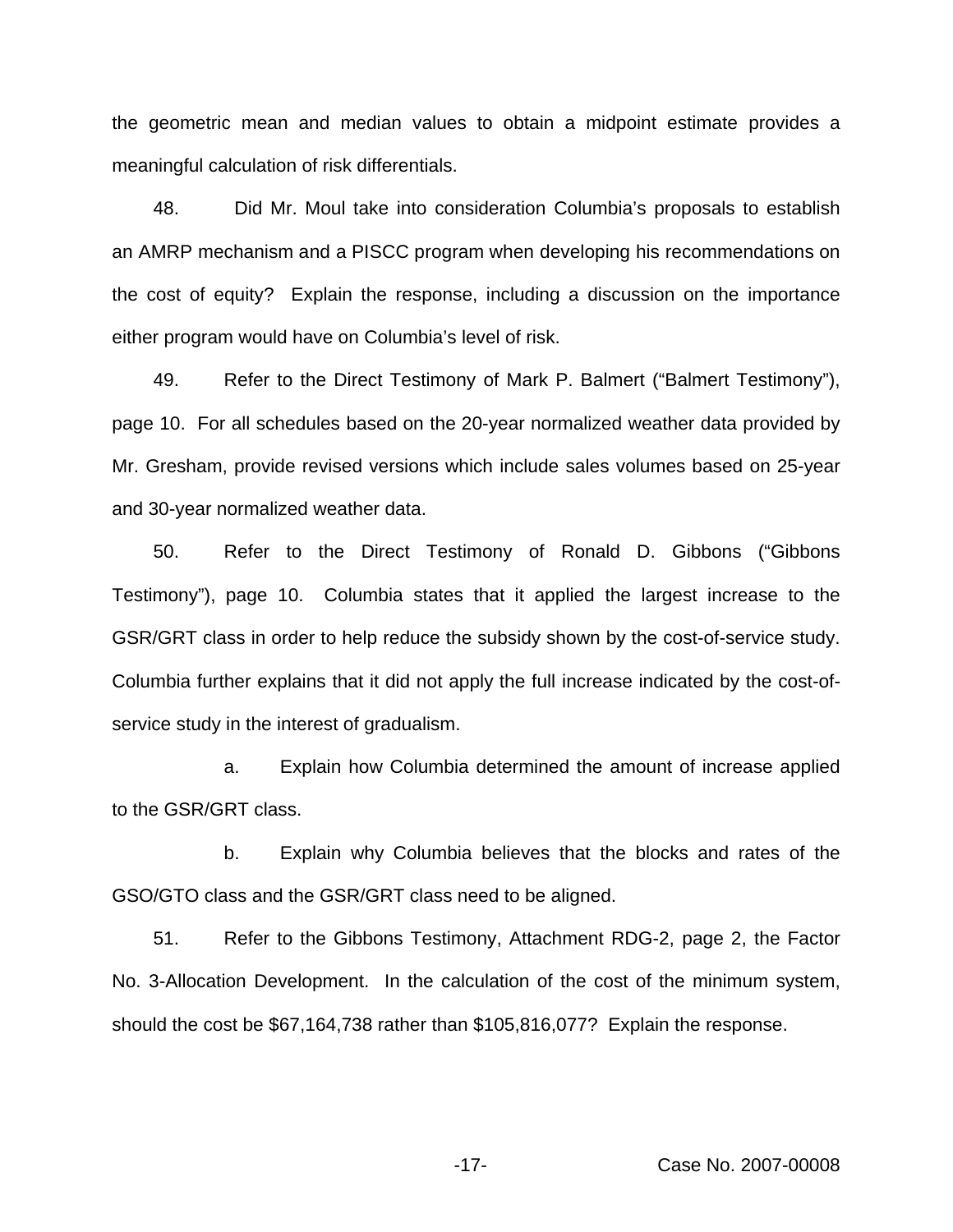52. Refer to the Gibbons Testimony, Attachment RDG-2, the Customer/Demand Component Factor 3 chart.

a. In column D, should the column title be D=C x .6347?

b. In column G, should the column title be G=F x .3653?

53. Refer to the Direct Testimony of William Gresham ("Gresham Testimony"), page 5.

a. Explain why Columbia has changed its normal weather from a 30 year average to a 20-year average.

b. Since Columbia has a weather normalization mechanism in its tariff, explain how it is affected by using 20-year weather normals rather than 30-year normals.

54. Refer to the Gresham Testimony, pages 6 and 7.

a. In reviewing the 30-year weather data for the period 1976 through 2005, did Columbia identify any years in which the actual weather appeared to be "extreme"? Explain the response.

b. Mr. Gresham contends that the 20-year measure is a better predictor of normal weather and is a more dynamic measure. Are there any other factors or conditions that support the use of a 20-year average? Explain the response

55. Refer to the Gresham Testimony, page 8.

a. Were the 20-year and 30-year averages the only alternatives considered by Columbia and Mr. Gresham? Explain the response.

b. Did Columbia or Mr. Gresham give any consideration to using a 25 year average? Explain the response.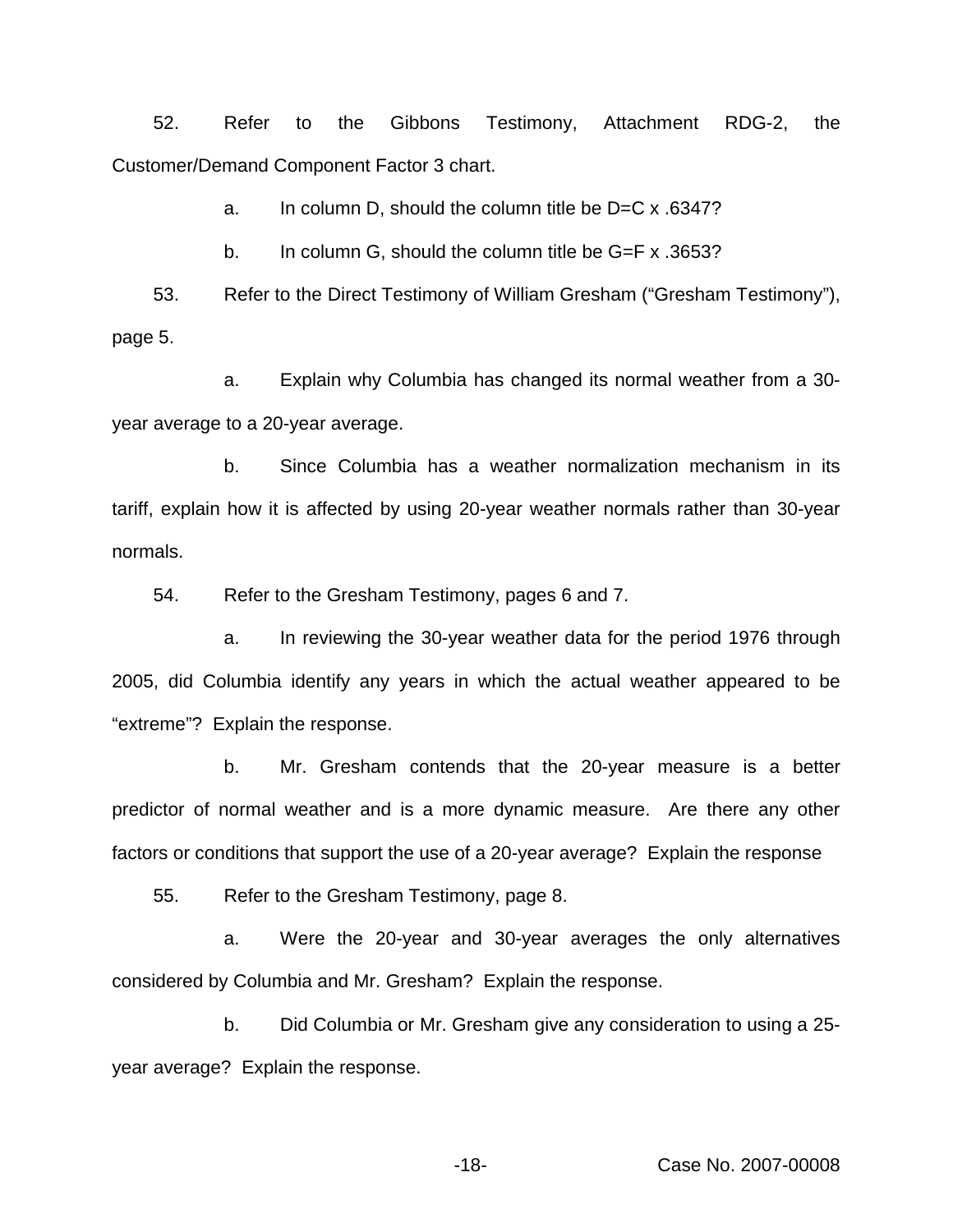c. Revise Tables 1 and 2 on page 8 to include the same information for a 25-year average.

56. Refer to the Direct Testimony of Susanne M. Taylor, page 4.

a. Provide a copy of the referenced Service Agreement.

b. Provide a detailed description of all changes covered by the amendment to the Service Agreement that were filed and accepted by the Securities and Exchange Commission on October 6, 2005.

c. Was the Commission provided with an advance notice the Service Agreement was going to be amended in 2005, pursuant to the merger commitments in Case No. 2000-00129? $3$  Explain the response.

57. Refer to the Direct Testimony of Panpilas W. Fischer, page 3.

a. In calculating the Kentucky income taxes shown in the Application, did Mr. Fischer utilize the 6 percent or the 7 percent tax rate? Explain the response.

b. If the 7 percent tax rate was used, submit a recalculation of all schedules and the determination of the revenue requirements using the 6 percent tax rate.

58. Refer to the Direct Testimony of June M. Konold ("Konold Testimony"), pages 3 and 4.

a. What situation or circumstance was Statement of Financial Accounting Standards No. 158 intended to address?

<sup>3</sup> Case No. 2000-00129, Joint Application of NiSource Inc., New NiSource Inc., Columbia Energy Group and Columbia Gas of Kentucky for Approval of Merger, final Order dated June 30, 2000.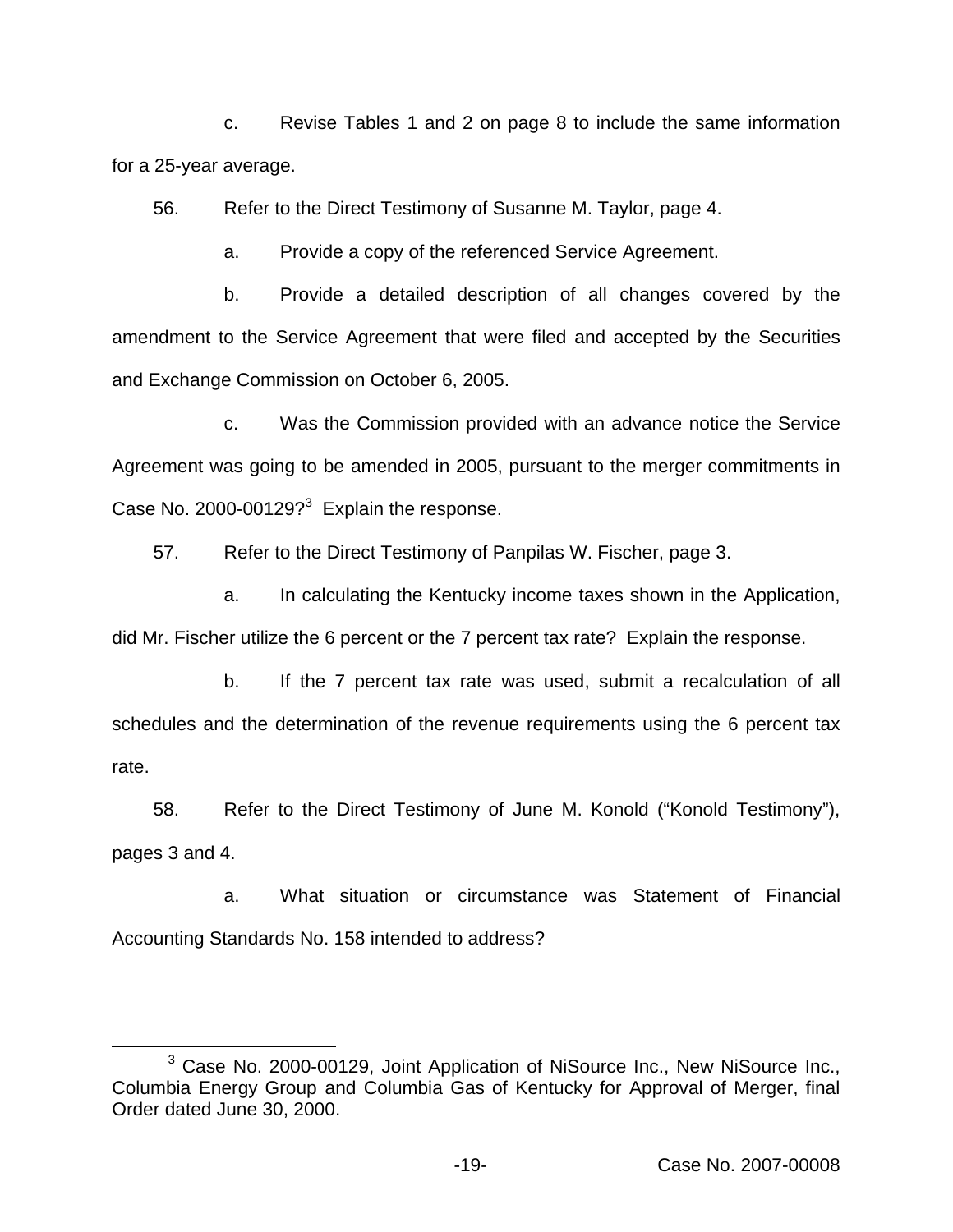b. Concerning Columbia's requested accounting treatment, has FERC

previously authorized an accounting treatment similar to Columbia's request for pension and other post employment benefits? Explain the response.

59. Refer to the Konold Testimony, page 5, and Attachments JMK-1 and JMK-

2. For purposes of this question, assume the following:

- Columbia's request for the PISCC is approved as proposed.
- The assumptions presented in Attachment JMK-1 are still in force.
- Columbia files a new general rate case, with a test year ending in December of the same year as the assumptions in Attachment JMK-1.
- The rates as proposed in the new general rate case become effective in June of the year following the period shown in Attachment JMK-1.
	- a. Extend the calculations shown in Attachment JMK-1 through to the

appropriate date based on the assumptions and show the accounting entries reflecting the incorporation of the PISCC into base rates.

b. Provide the accounting entries to reverse the deferrals shown in Attachment JMK-2 and indicate when those reversing entries would be made to Columbia's books.

60. Refer to the Application, Schedule B-3.2.

a. The following accounts appear to be fully depreciated as of testyear end. Explain in detail why a depreciation expense has been calculated for the account.

(1) Account No. 375.20 – Structures & Improvements-City Gate

M&R.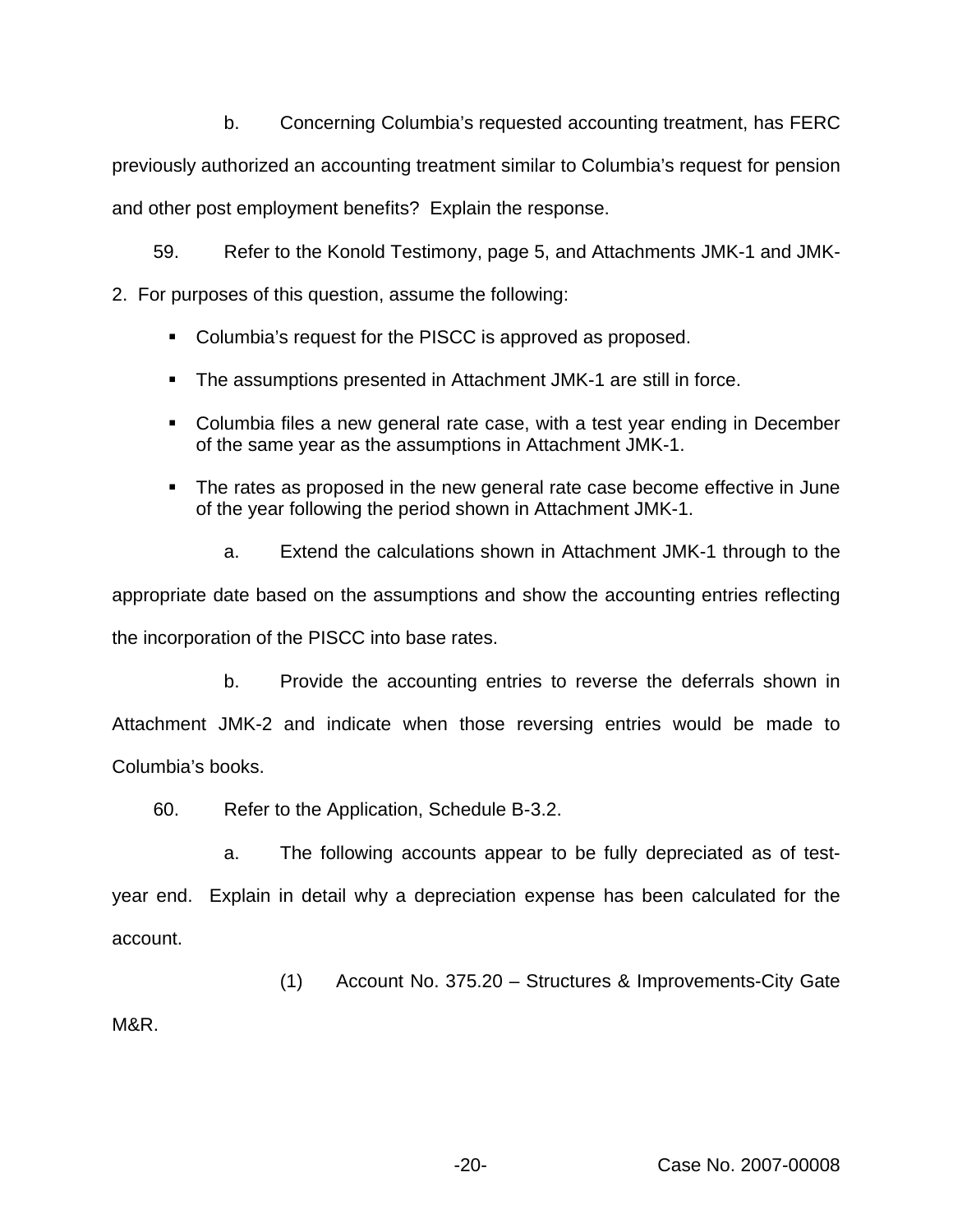(2) Account No. 375.30 – Structures & Improvements-General

M&R.

(3) Account No. 378.10 – M&R Station Equipment-General.

(4) Account No. 392.21 – Transportation Equipment-Trailers \$1,000 or less.

(5) Account No. 394.20 – Tools, Shop & Garage Equipment-Shop Equipment.

b. Explain why the following accounts show a zero or negative balance for depreciation reserve and why there is a calculated depreciation expense for the account.

(1) Account No. 303.10 – Miscellaneous Intangible Plant-DIS Software.

(2) Account No. 391.11 – Office Furniture & Equipment-Data Handling.

(3) Account No. 394.10 – Tools, Shop & Garage Equipment-Garage & Service.

61. Refer to the Application, Schedule B-4. Are any of the construction work in progress ("CWIP") balances shown on this schedule subject to Allowance for Funds Used During Construction ("AFUDC") treatment? If yes, indicate the accounts and the balance subject to AFUDC.

62. Refer to the Application, Schedule B-5.2. Explain in detail why Columbia has included purchased gas expense and liquefied petroleum gas expense in its determination of cash working capital.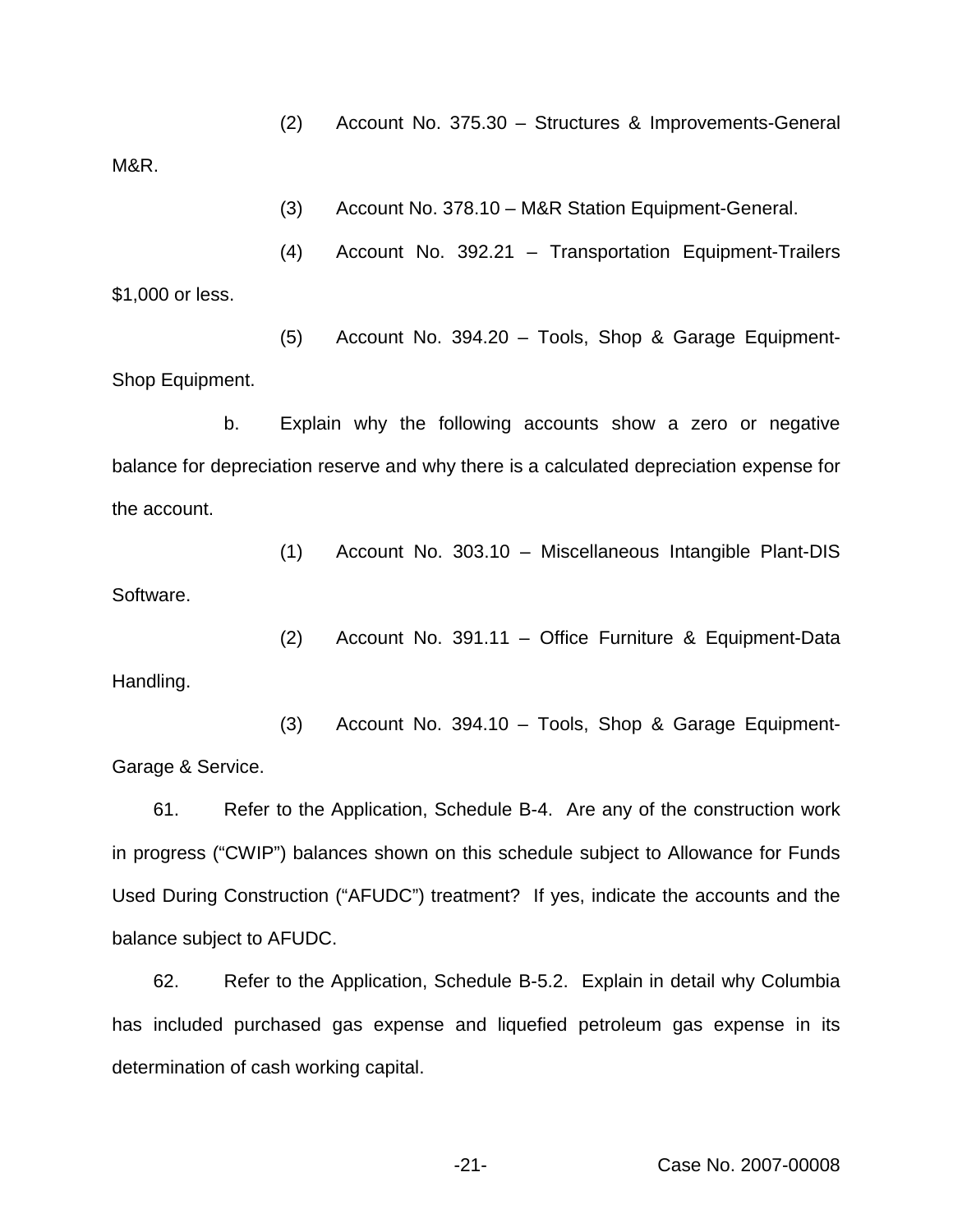63. Refer to the Application, Schedule C-2.2. For each of the accounts listed below, explain the reason(s) for the change in the account balance between the prior year and the test year.

a. Account No. 421 – Miscellaneous Non-Operating Income – Gain on the Disposal of Property, sheet 2 of 11.

b. Account No. 430 – Interest Expense – Parent Company Debt, sheet 2 of 11.

c. Account No. 480 – Residential Revenue, sheet 2 of 11.

d. Account No. 481.1 – Commercial Revenue, sheet 2 of 11.

e. Account No. 481.2 – Industrial Revenue, sheet 3 of 11.

f. Account No. 489 – Transportation Revenue – Commercial, sheet 3

of 11.

g. Account No. 489 – Transportation Revenue – Residential, sheet 3

of 11.

h. Account No. 495 – Other Gas Revenue, sheet 4 of 11.

i. Account Nos. 801-803 – Natural Gas Field & Transmission Line Purchases, sheet 4 of 11.

j. Account No. 804 – Natural Gas City Gate Purchases, sheet 5 of 11.

k. Account No. 805 – Other Gas Purchases, sheet 5 of 11.

l. Account No. 806 – Exchange Gas, sheet 5 of 11.

m. Account No. 808 – Gas Withdrawn from Storage, sheet 5 of 11.

n. Account No. 903 – Customer Records & Collections – Utility Services, sheet 8 of 11.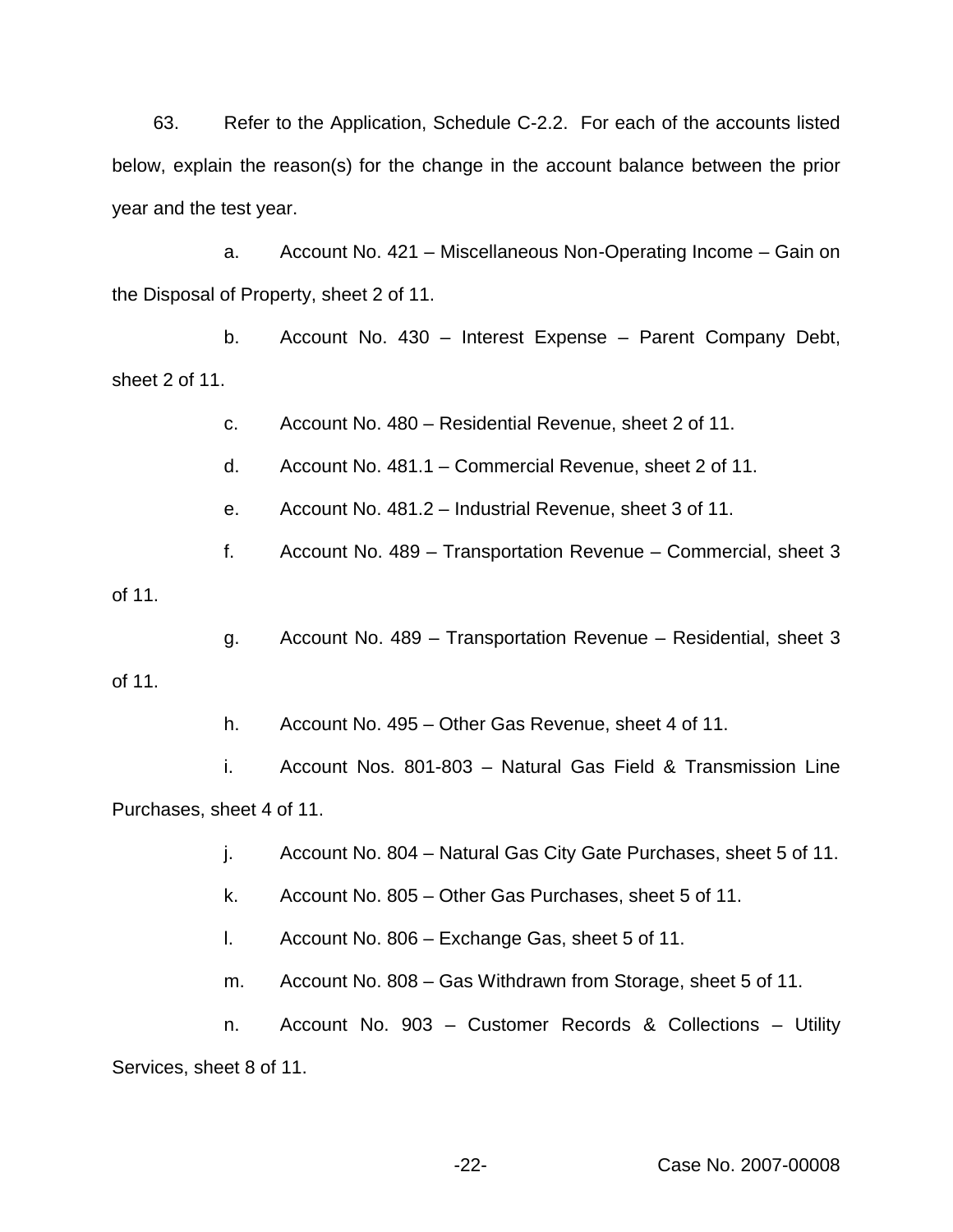o. Account No. 904 – Uncollectible Accounts, sheet 8 of 11.

p. Account No. 920 – Administrative and General Salaries, sheet 10 of

q. Account No. 926 – Employee Pensions and Benefits, sheet 11 of 11.

64. Refer to the Application, Schedule D-2.1.

11.

a. Refer to sheet 3 of 6. Define the term "non-traditional sales" as it is used for this proposed adjustment.

b. Refer to sheet 6 of 6. Would Columbia agree that the most current PSC Assessment rate should be utilized when the Commission makes its determination of the revenue requirement?

65. Refer to the Application, Schedule D-2.6.

a. Explain in detail why Columbia believes it should be permitted to recognize depreciation expense on CWIP balances.

b. Provide a calculation of the annualized depreciation expense using the test-year-end balances for plant in service and the current depreciation rates.

66. Refer to the Application, Schedule D-2.8.

a. Provide supporting documentation for the amounts shown on Schedule D-2.8, sheet 1 of 2, for lines 1, 5, and 6.

b. Explain why the \$188,891 on line 9 of Schedule D-2.8, sheet 1 of 2, is treated as a positive amount while on WPD-2.8 the amount is negative.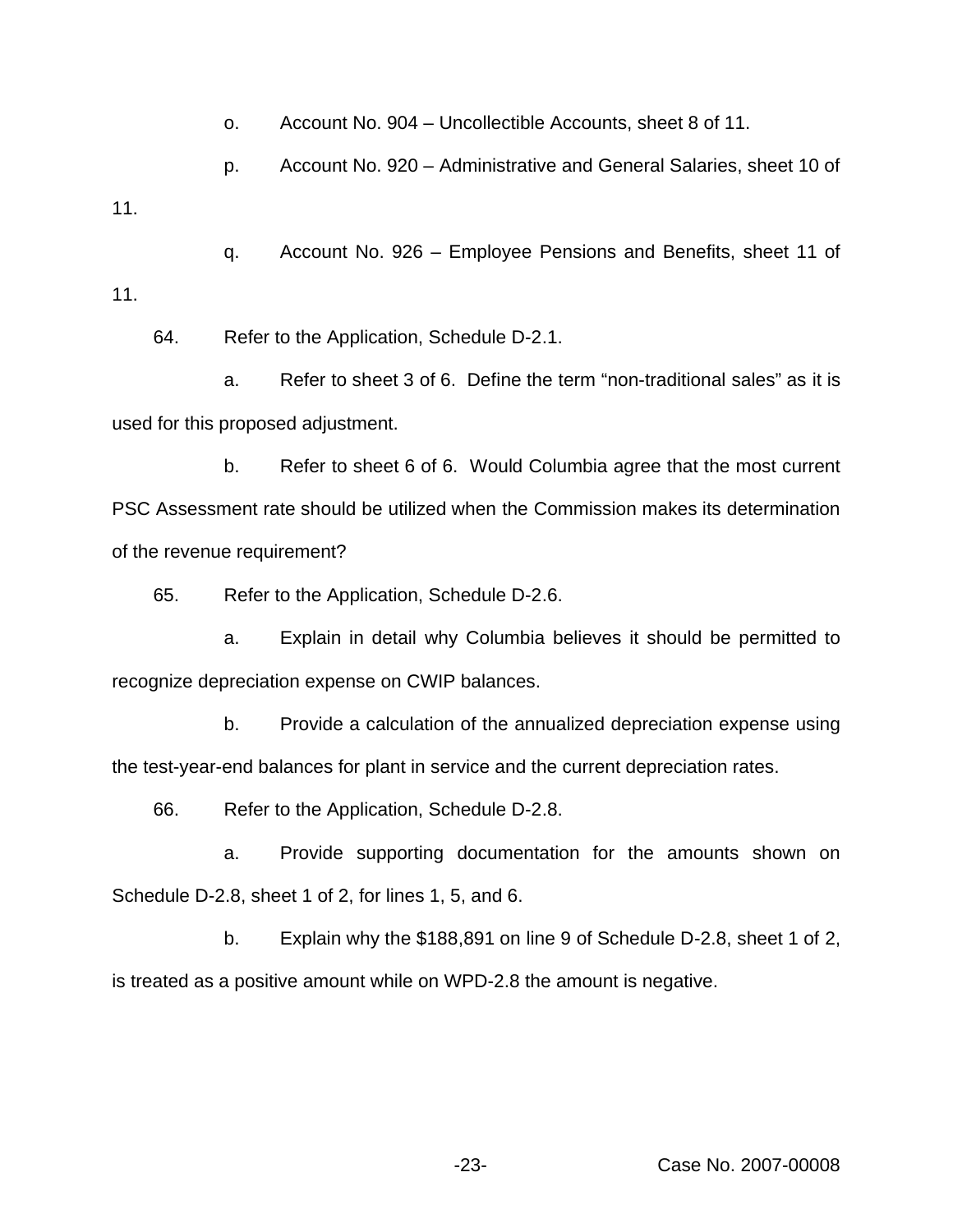c. Refer to Schedule D-2.8, sheet 2 of 2. Explain in detail why it is reasonable to amortize these one-time costs over a 3-year period. Include any analyses or studies performed by or for Columbia that support this recommendation.

d. For each line item of one-time costs shown on Schedule D-2.8, sheet 2 of 2, indicate how many years Columbia, NiSource, and NCSC should benefit from the cost changes.

67. Refer to the Application, Schedule D-2.9. Provide documentation supporting the annualized expense for property insurance, workers compensation, and miscellaneous other.

68. Refer to the Application, Schedule L, Sixty Ninth Revised Sheet No. 5, the red-line version. Footnote 1 of the tariff page states that "The Gas Cost Adjustment applicable to a customer who is receiving service under Rate Schedule GS or IUS and received service under Rate Schedule SVGTS shall be \$10.4012 per Mcf only for those months of the prior twelve months during which they were served under Rate Schedule SVGTS." The GS and IUS rate sheets show a Gas Cost Adjustment ("GCA") of \$8.4354 per Mcf. Explain why the GCA is different for these customers if they were served under Rate Schedule SVGTS in the prior twelve months.

69. Refer to the Application, Schedule L, Sixty Ninth Revised Sheet No. 91, the red-line version. Columbia currently has a proposed tariff pending with the Commission in Case No. 2005-00184 $4$  regarding interruptible rates and banking and balancing service.

<sup>4</sup> Case No. 2005-00184, Constellation New-Energy Gas Division, LLC, Complainant v. Columbia Gas of Kentucky, Inc., Defendant.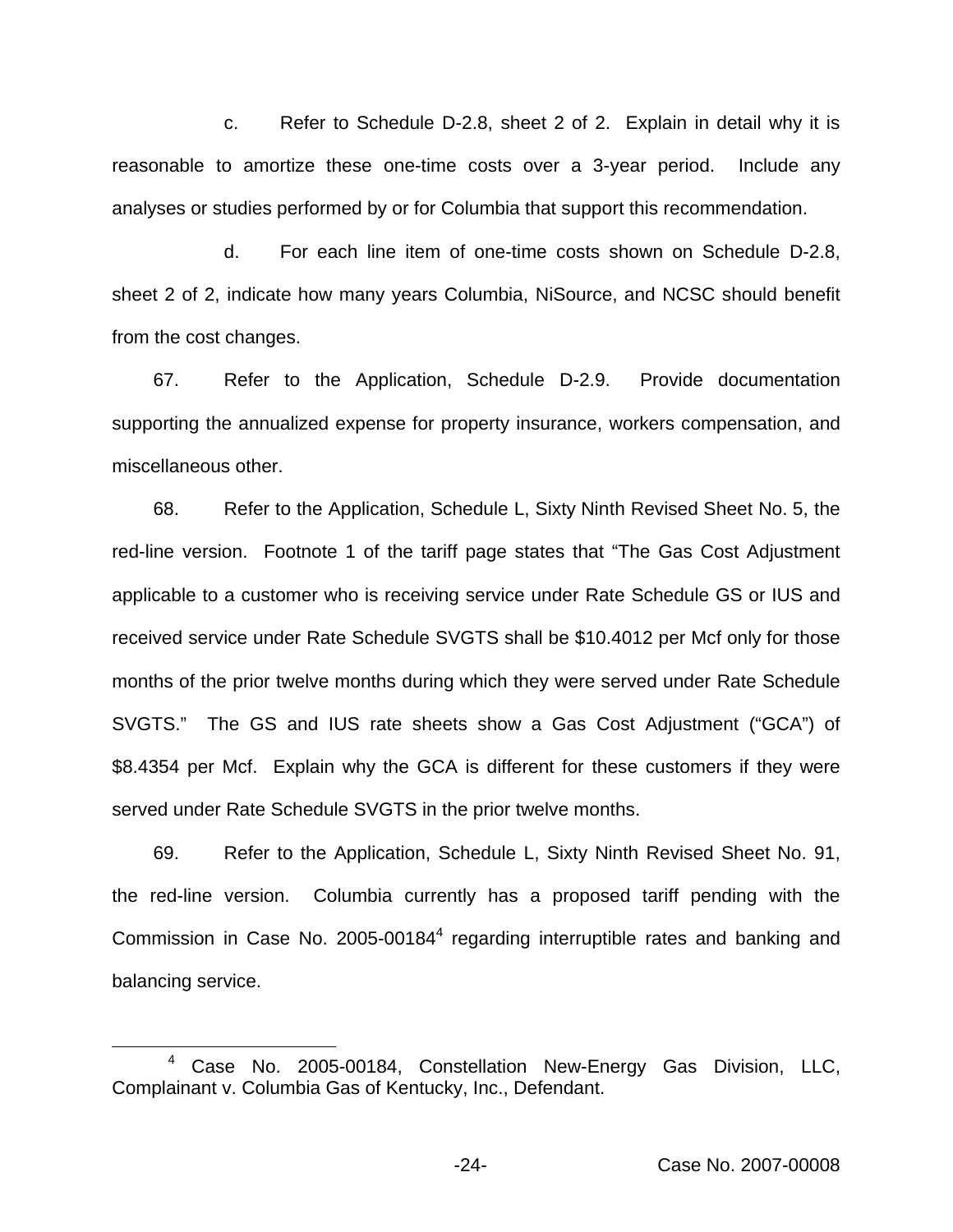a. Has Columbia incorporated all of the proposed changes in Case No. 2005-00184 into this case's proposed tariffs?

b. If no, identify which tariff revisions from Case No. 2005-00184 are not incorporated.

c. If no, has Columbia discussed this with Constellation New-Energy Gas Division, LLC ("Constellation")?

d. If Columbia has discussed the revisions with Constellation, is Constellation in agreement with the applicable proposed tariffs in this case?

70. Refer to the Application, WPD-2.2, sheet 2 of 8.

a. Explain in detail why Columbia proposes to recognize a union pay increase that is not effective until December 1, 2007, which is 15 months after the end of the test year.

b. Define the term "Premium Pay" and explain what labor is covered by this category of expense.

c. Explain in detail the basis for the 3.5 percent increase in overtime and premium pay. Include in the response the date this increase is to become effective.

71. Refer to the Application, WPD-2.3. Explain the reason(s) for the reversal entries shown on this workpaper.

72. Refer to the Application, WPD-2.7. For the rate cases listed at lines 9 through 11, provide the total actual rate case expense incurred by Columbia.

73. Refer to the Application, WPD-2.8. Provide the cost information for the listed items as of September 30, 2006.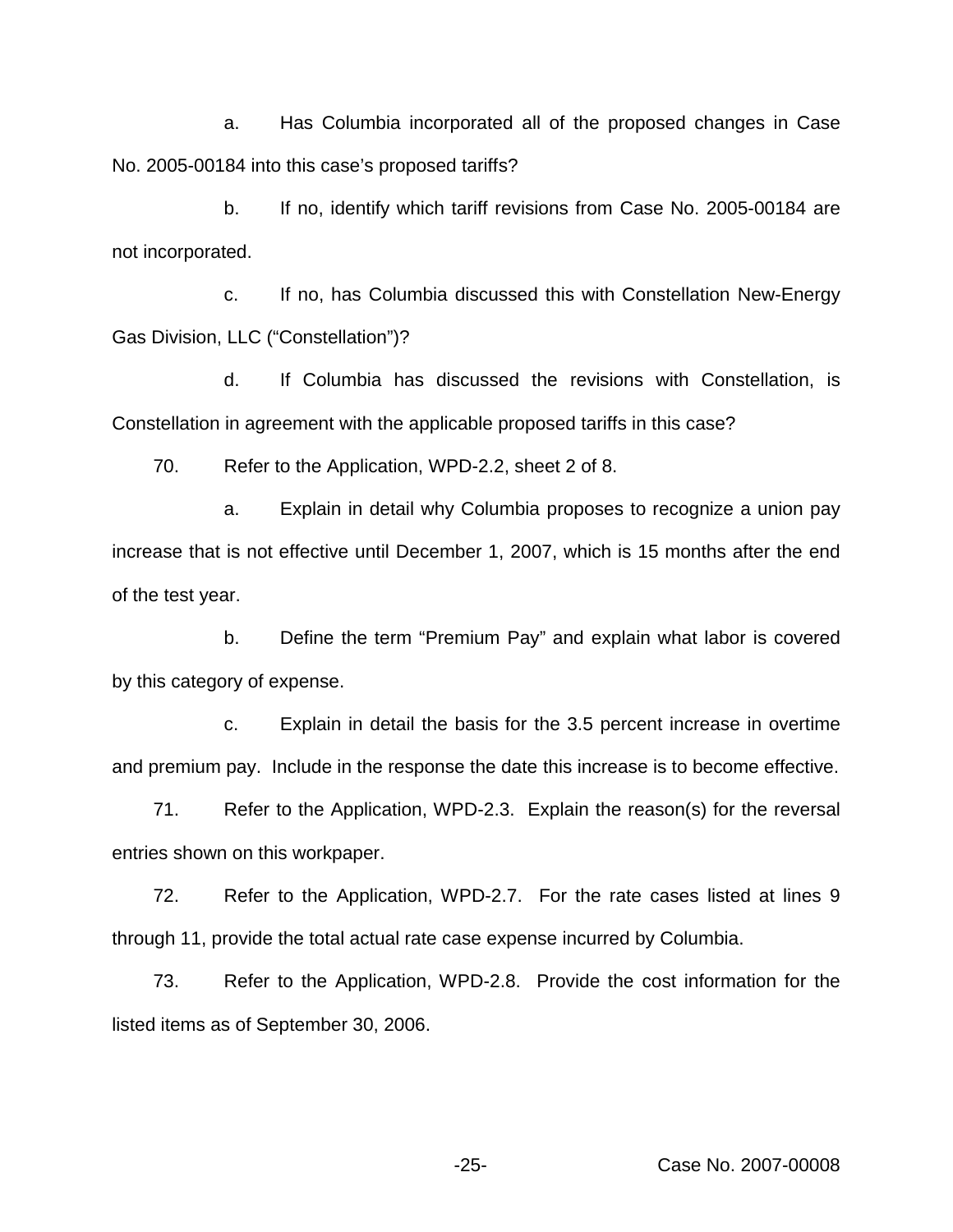74. Refer to the response to the Staff's First Data Request dated January 25, 2007 ("Staff's First Request"), Item 16. Columbia was requested to provide comparative schedules showing by months for the test year and the year preceding the test year, the total company balance in each gas plant and reserve account or subaccount included in Columbia's chart of accounts. The response supplied the information for only Account Nos. 101, 105, 106, 107, 108, and 111. These accounts do not constitute each one of Columbia's gas plant and reserve account or subaccounts. Resubmit the response, using at a minimum the level of account detail shown in the Application, Schedule B-2.1.

75. Refer to the response to the Staff's First Request, Item 27.

a. In the response to Item 27(a), Columbia states that no advertising expenses were booked to Account Nos. 908, 912, or 913. Explain how Columbia records its advertising expense.

b. Refer to Attachment 27(b). Explain the entries referencing "Powerplant" transactions.

76. Refer to the response to the Staff's First Request, Item 28. For each of the vendors listed below, provide a description of the nature of the services or goods received.

- a. Bermex, Inc.
- b. C. J. Hughes Construction Co. Inc.
- c. Citibank.
- d. H & H X-Ray Services, Inc.
- e. KU Solutions, Inc.
- f. Reliant Services LLC.